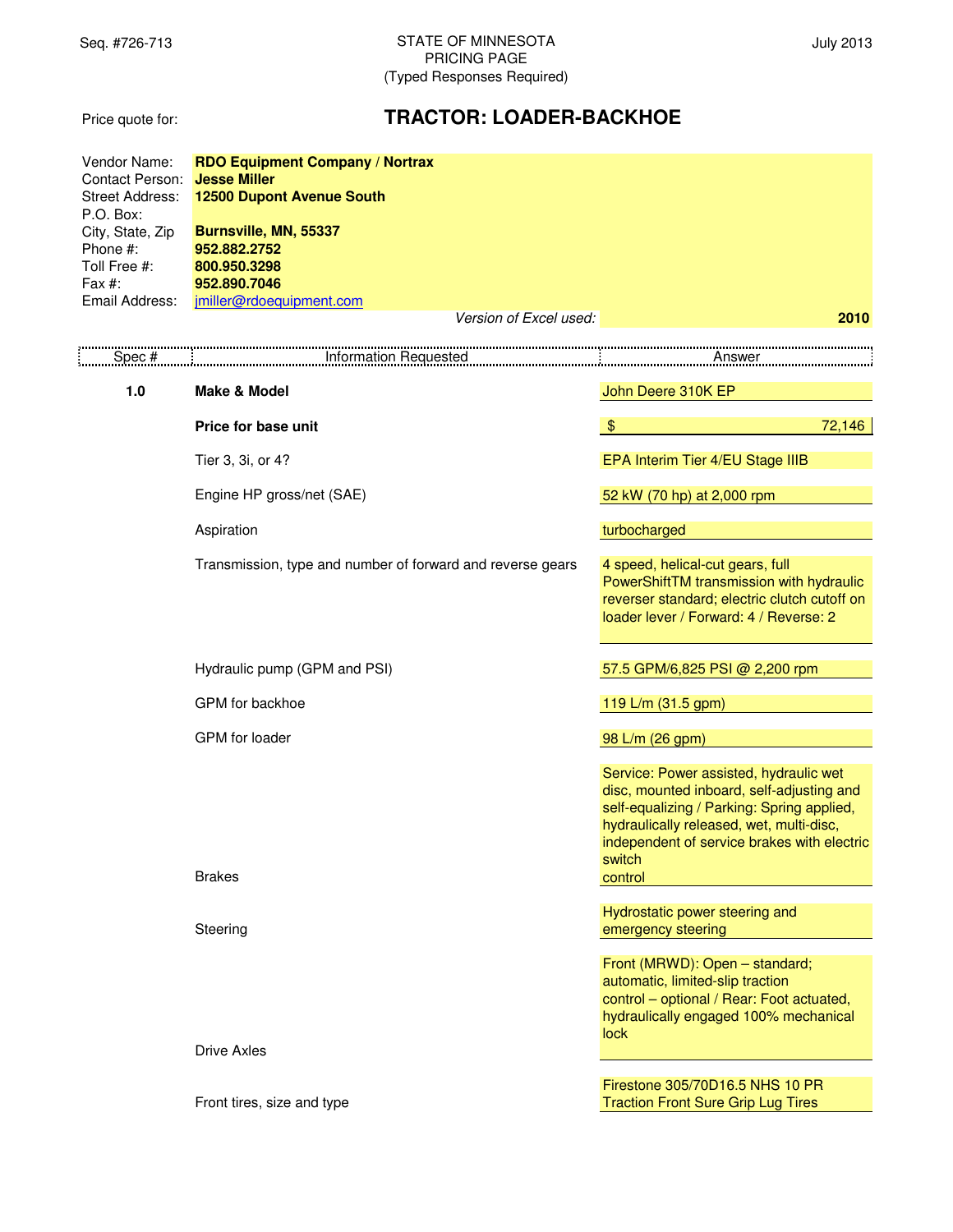| Rear tires, size and type                                | Firestone 19.5L- 24 In. 10 PR (R4)<br><b>Tubeless Rear</b>                       |
|----------------------------------------------------------|----------------------------------------------------------------------------------|
| Backhoe digging depth (SAE) (Standard stick)             | 4.34 m (14 ft. 3 in.)                                                            |
| Backhoe digging depth 2' flat bottom (SS)                | 4.32 m (14 ft. 2 in.)                                                            |
| Backhoe reach from swing pivot at ground line (SS)       | 5.44 m $(17 ft. 10 in.)$                                                         |
| Backhoe loading height (SS)                              | 3.33 m (10 ft. 11 in.)                                                           |
| Backhoe loading reach (SS)                               | 12 foot plus                                                                     |
| Backhoe digging depth (SAE) (Retracted extendable stick) | 4.39 m (14 ft. 5 in.)                                                            |
| Backhoe digging depth (SAE) (Extended extendable stick)  | 5.46 m (17 ft. 11 in.)                                                           |
| Backhoe digging depth 2' flat bottom (RES)               | 4.37 m $(14 ft. 4 in.)$                                                          |
| Backhoe digging depth 2' flat bottom (EES)               | 5.44 m (17 ft. 10 in.)                                                           |
| Backhoe reach from swing pivot at ground line (RES)      | 5.51 m $(18 ft. 1 in.)$                                                          |
| Backhoe reach from swing pivot at ground line (EES)      | 6.53 m (21 ft. 5 in.)                                                            |
| Backhoe loading height (RES)                             | $3.38$ m $(11$ ft. 1 in.)                                                        |
| Backhoe loading height (EES)                             | 4.24 m (13 ft. 11 in.)                                                           |
| Backhoe loading reach (RES)                              | 12 foot plus                                                                     |
| Backhoe loading reach (EES)                              | 12 foot plus                                                                     |
| Loader capacity (SAE) standard bucket                    | 0.77 m3 (1.00 cu. yd.)                                                           |
| Loader standard bucket width                             | 2184 mm (86 in.)                                                                 |
| Loader maximum operating height                          | $3.38$ m $(11$ ft. 1 in.)                                                        |
| Loader lift capacity at maximum height                   | 2994 kg (6,600 lb.)                                                              |
| Loader breakout force                                    | 41.6 kN (9,350 lb.)                                                              |
| Loader maximum hinge pin height                          | 3.38 m (11 ft. 1 in.)                                                            |
| Loader dump reach at maximum height                      | 785 mm (30.9 in.)                                                                |
| Loader maximum bucket roll back at ground level          | 40 deg.                                                                          |
| Loader digging depth, with bucket flat                   | 160 mm (6.3 in.)                                                                 |
| Lights, front/rear                                       | 10 halogen: 4 front, 4 rear, and 2 side<br>docking (32,500 candlenower each): tu |

| Firestone 19.5L- 24 In. 10 PR (R4)<br><b>Tubeless Rear</b>                         |
|------------------------------------------------------------------------------------|
| 4.34 m (14 ft. 3 in.)                                                              |
| 4.32 m (14 ft. 2 in.)                                                              |
| 5.44 m $(17 ft. 10 in.)$                                                           |
|                                                                                    |
| 3.33 m (10 ft. 11 in.)                                                             |
| 12 foot plus                                                                       |
| 4.39 m (14 ft. 5 in.)                                                              |
| 5.46 m $(17 ft. 11 in.)$                                                           |
| $4.37 \text{ m}$ (14 ft. 4 in.)                                                    |
|                                                                                    |
| 5.44 m (17 ft. 10 in.)                                                             |
| 5.51 m $(18 ft. 1 in.)$                                                            |
| 6.53 m $(21 \text{ ft. } 5 \text{ in.})$                                           |
| $3.38$ m $(11$ ft. 1 in.)                                                          |
| 4.24 m (13 ft. 11 in.)                                                             |
| 12 foot plus                                                                       |
| 12 foot plus                                                                       |
| $0.77$ m $3(1.00 \text{ cu. yd.})$                                                 |
| 2184 mm (86 in.)                                                                   |
| $3.38$ m (11 ft. 1 in.)                                                            |
|                                                                                    |
| 2994 kg (6,600 lb.)                                                                |
| 41.6 kN (9,350 lb.)                                                                |
| 3.38 m (11 ft. 1 in.)                                                              |
| 785 mm (30.9 in.)                                                                  |
| 40 deg.                                                                            |
| 160 mm (6.3 in.)                                                                   |
|                                                                                    |
| 10 halogen: 4 front, 4 rear, and 2 side<br>docking (32.500 candlepower each); turn |

docking (32,500 candlepower each); turn signals and *O'ashers*: 2 front and 2 rear; stop and taillights; and 2 rear **refectors**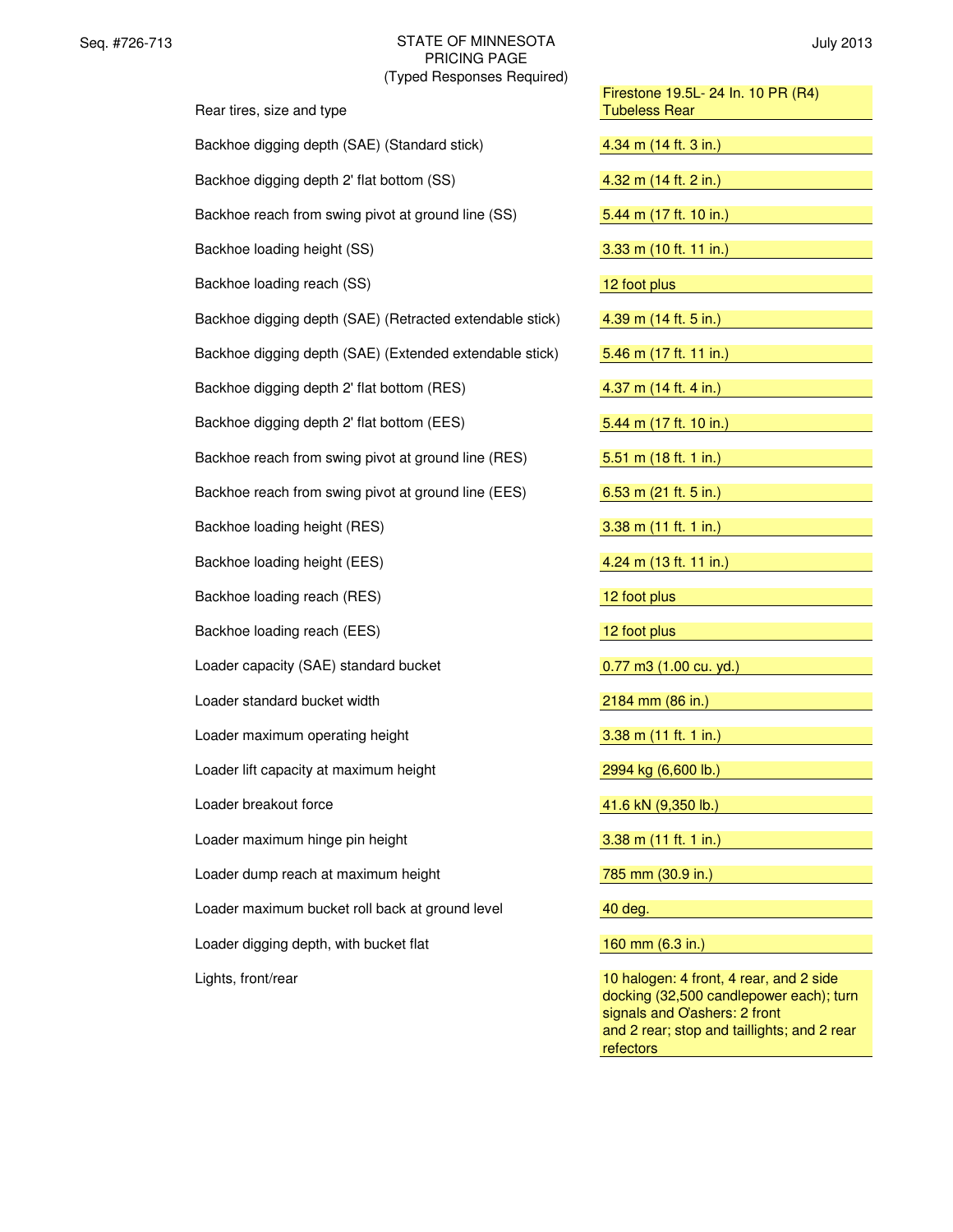Gauges **Monitor system with audible and visual** Monitor system with audible and visual warnings: Engine air restriction / Low alternator voltage / Engine oil pressure / Hydraulic Olter restriction / Parking brake on/off / Aftertreatment temperature / Transmission oil temperature / Fuel / Hour meter / Machine diagnostic information via 4 push-button/LCD operator interface

Warranty Term (months, years) Market Controller Market Market Market Market Market Market Market Market Market M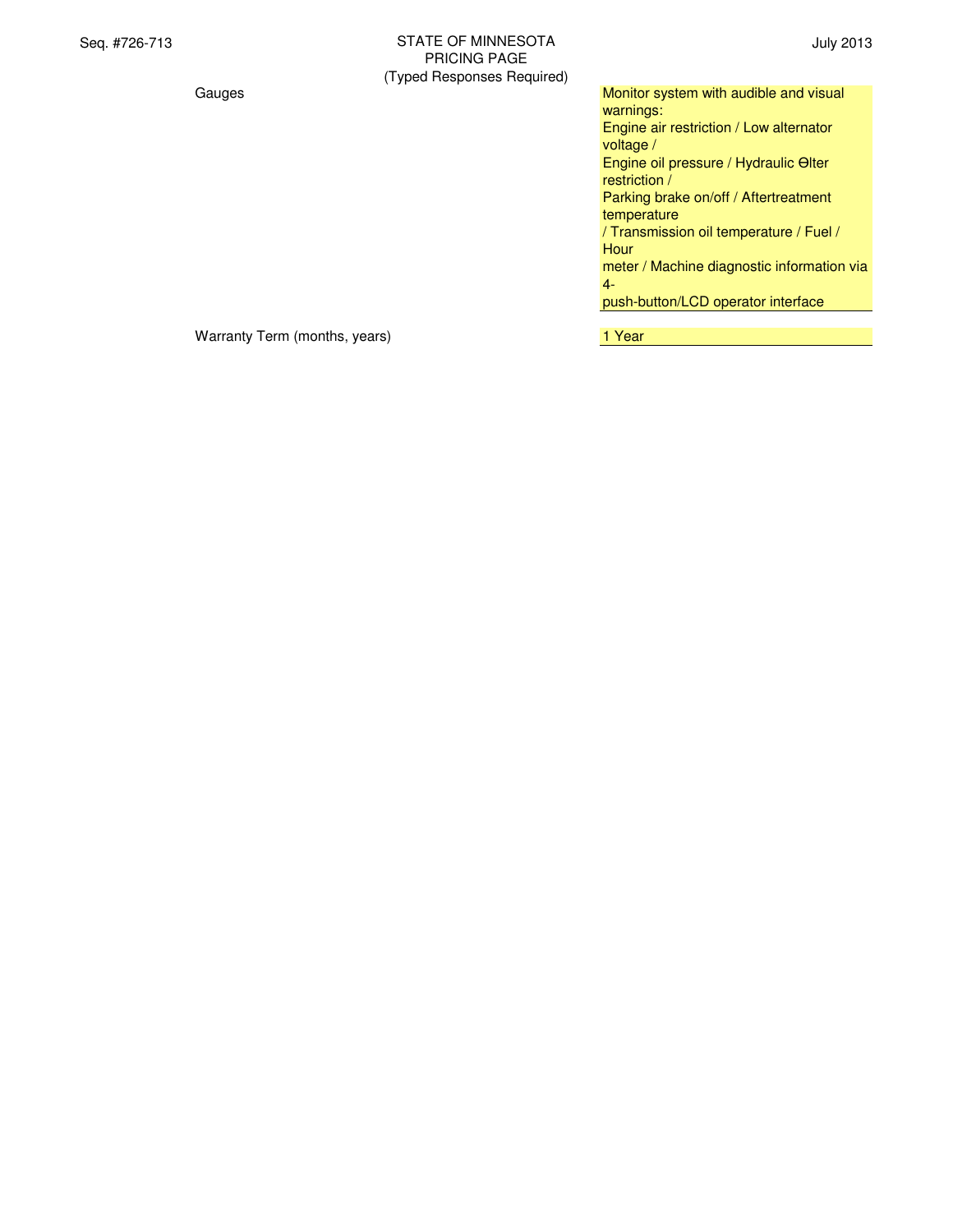Price quote for:

# **TRACTOR: LOADER-BACKHOE**

|        | <b>VENDOR NAME</b>                                                                                                                                                                                                                                                                                                   | <b>RDO Equipment / Nortrax</b> |        |
|--------|----------------------------------------------------------------------------------------------------------------------------------------------------------------------------------------------------------------------------------------------------------------------------------------------------------------------|--------------------------------|--------|
|        | <b>MAKE AND MODEL</b>                                                                                                                                                                                                                                                                                                | John Deere 310K EP             |        |
| Spec # | Description                                                                                                                                                                                                                                                                                                          | Price                          |        |
| $1.0$  | Price for base unit:                                                                                                                                                                                                                                                                                                 | $\frac{1}{2}$                  | 72,146 |
|        | Base unit pricing includes the items listed below:                                                                                                                                                                                                                                                                   |                                |        |
|        | 1700 JDLink Ultimate Cellular for the Americas,<br>excluding Costa Rica<br>Includes JDLink hardware: integrated cab wiring<br>harness, antenna, modular telematics gateway<br>(MTG), and JDLink Ultimate activation.                                                                                                 |                                |        |
|        | 2085 Ultimate Cab with Dual Doors and Air<br>Conditioning<br>Isolation mounted Modular design ROPS/FOPS Level 2<br>(meets ISO 3449 & ISO 3471 / SAE J1040)<br><b>Molded roof</b><br><b>Tinted safety glass</b><br>Deluxe interior trim<br><b>Headliner</b><br><b>Molded floor mats</b><br>CFC free R134a refrigerant |                                |        |
|        | 2401 English Decals with English Operator and Safety<br><b>Manuals</b><br>Includes English decals installed and English language<br>operator's manual and parts book                                                                                                                                                 |                                |        |
|        | 05K0T 310K EP BACKHOE LOADER                                                                                                                                                                                                                                                                                         |                                |        |
|        | AT186288 Slow Moving Vehicle Emblem<br>OMT281948 OP MANUAL                                                                                                                                                                                                                                                           |                                |        |
|        | PC11110 PARTS BOOK                                                                                                                                                                                                                                                                                                   |                                |        |
|        | <b>TM12441 TEST MANUAL</b>                                                                                                                                                                                                                                                                                           |                                |        |
|        | <b>TM12447 REPAR MANUAL</b>                                                                                                                                                                                                                                                                                          |                                |        |
|        | 8625 Single Battery, 150 Minute Reserve Capacity (950<br>CCA)<br>Not for use with Code 9132.                                                                                                                                                                                                                         |                                |        |
|        | 3085 Mechanical Front Wheel Drive (MFWD) with<br>Open Differential and 4F/2R Powershift Transmission<br>Includes torque converter with electrically actuated<br>twist grip TCL in 1st through<br>4th gears.                                                                                                          |                                |        |
|        | <b>Engine Coolant Heater</b>                                                                                                                                                                                                                                                                                         |                                |        |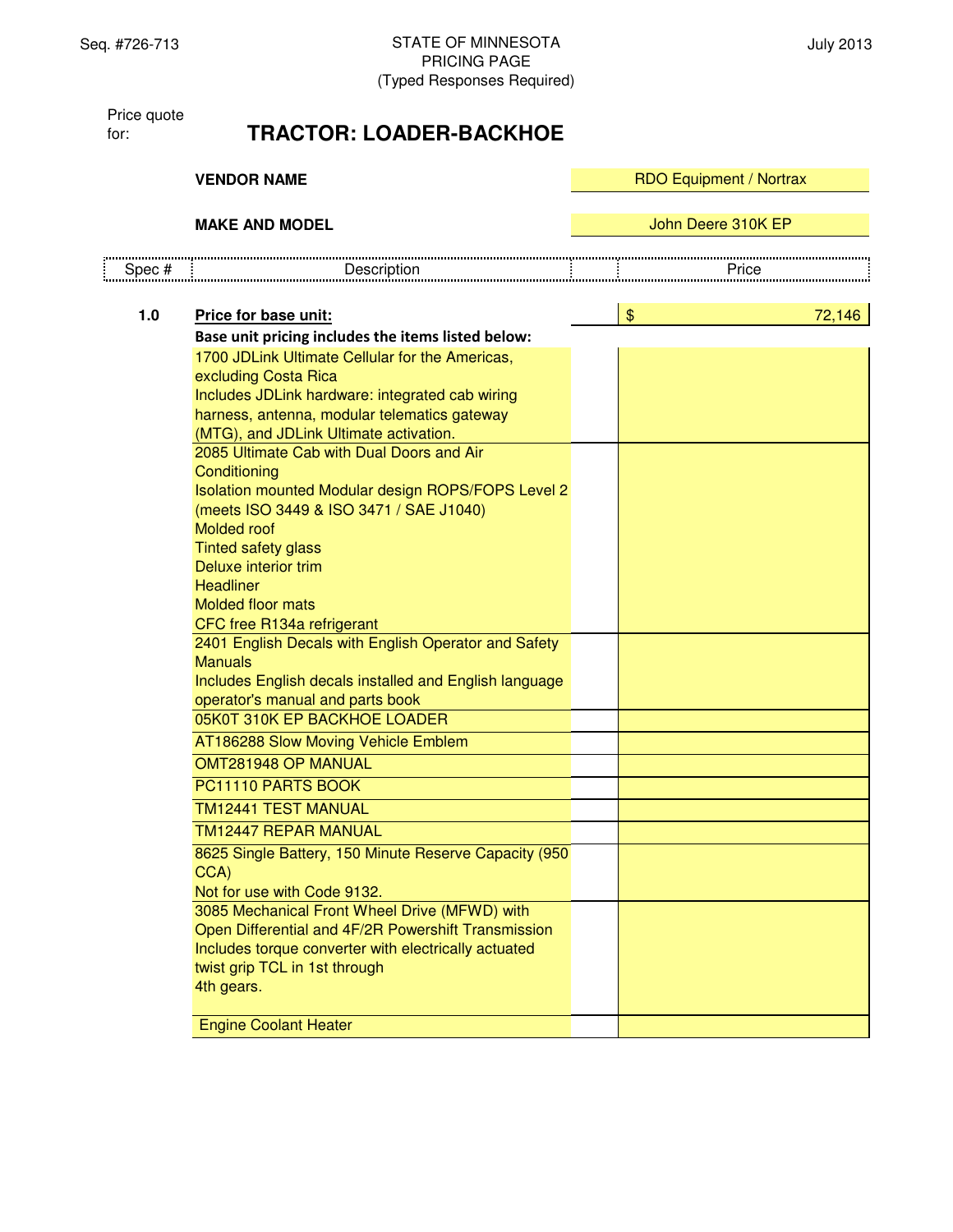| (Typed Responses Required)                              |  |
|---------------------------------------------------------|--|
| 4771 Firestone 19.5L- 24 In. 10 PR (R4)                 |  |
| <b>Tubeless Rear &amp;</b>                              |  |
| 305/70D16.5 NHS 10 PR Traction Front                    |  |
| <b>Sure Grip Lug Tires</b>                              |  |
| Requires Axle Code 3085.                                |  |
| 86 in. (2.18 m) overall width.                          |  |
| Rear tire chains require wheel spacers.                 |  |
| 5285 Pilot Controls, Two Lever, with Pattern Selection  |  |
| 7025 Two-Function Loader Hydraulics, Single Lever       |  |
| 5080 Extendible Dipperstick and Auxiliary Hydraulics    |  |
| Six-function hydraulics                                 |  |
| Selective flow control valve (9,13,16,18,22 or 25GPM)   |  |
| for one-way flow                                        |  |
| 1000-3000 PSI adjustable                                |  |
| Flow control auxiliary plumbing with foot switch        |  |
| 000 PSI adjustable                                      |  |
| 5400 Less Coupler                                       |  |
| 5500 Less Backhoe Bucket with Bucket Pins               |  |
| 7600 Less Loader Bucket with Pins for Buckets or        |  |
| <b>Front Attachments</b>                                |  |
| Old Style pins will be necessary with older buckets and |  |
| attachments                                             |  |
| 8410 Front Cover                                        |  |
| Requires Cab Code 2025 or 2075                          |  |
| Recommended for:                                        |  |
| Standard Backhoe w/o Aux. Hyd.                          |  |
| Extendible Backhoe w/ Multipurpose Bucket               |  |
| AT101565 AIR FILTER                                     |  |
| AT179323 OIL FILTER                                     |  |
| AT184590 AIR FILTER                                     |  |
| AT191102 AIR FILTER                                     |  |
| <b>AT308274 FILTER 1</b>                                |  |
| <b>AT332908 FILTER ELEMENT</b>                          |  |
| AT332909 FILTER ELEMENT                                 |  |
| H <sub>216169</sub> BREATHER 1                          |  |
| RE504836 OIL FILTER                                     |  |
| RE522878 FILTER ELEMENT                                 |  |
| RE541922 Filter Element                                 |  |
|                                                         |  |

#### **2.0 OPERATOR ENVIRONMENT** Use this section to offer operator environment options. Number items starting with 2.1, 2.2, etc. Use as many numbers as you need. 2.01 1700 JDLink Ultimate Cellular for the Americas, excluding Costa Rica Includes JDLink hardware: integrated cab wiring harness, antenna, modular telematics gateway (MTG), and JDLink Ultimate activation. State Base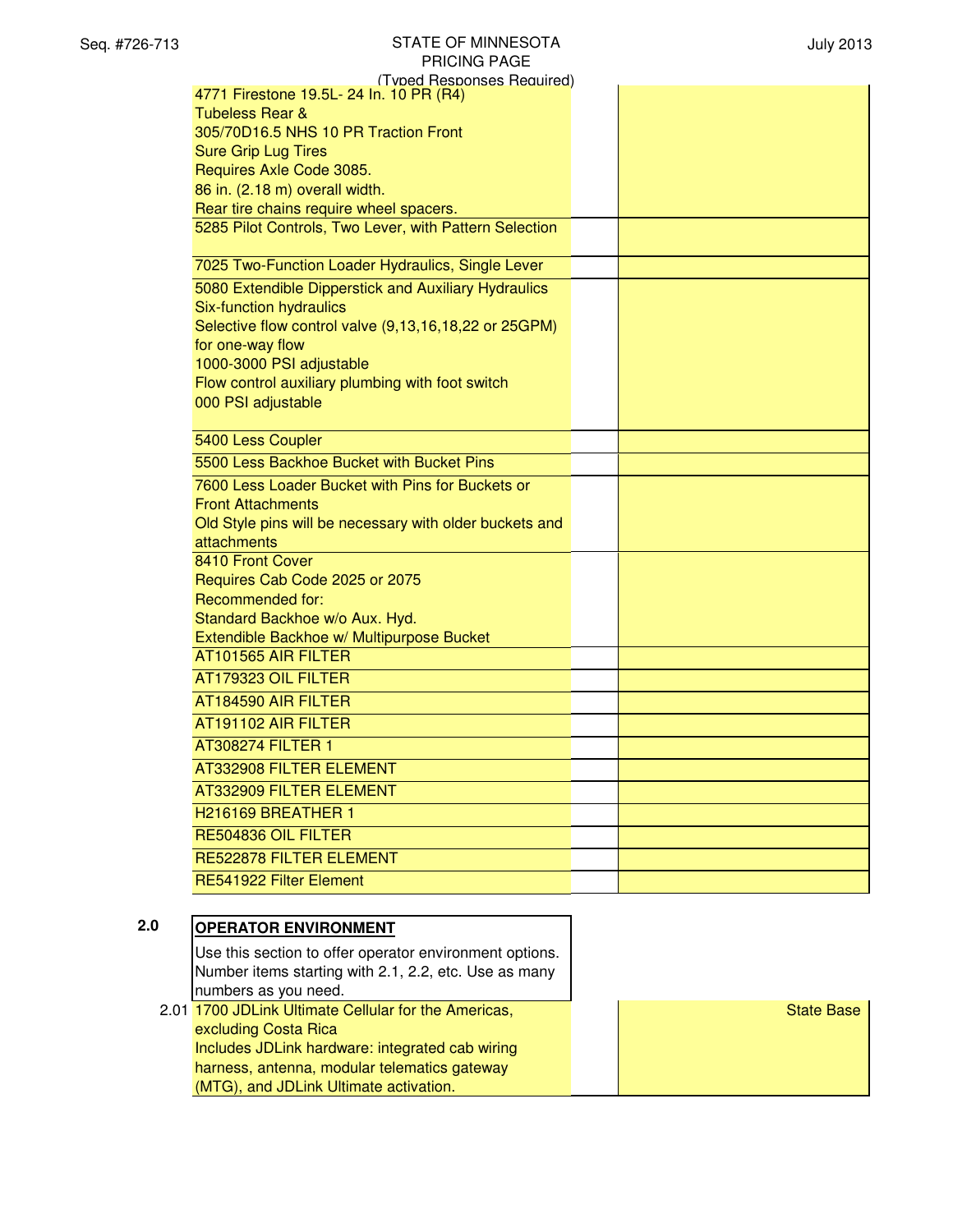| (Typed Responses Required)                                |                                      |
|-----------------------------------------------------------|--------------------------------------|
| 2.02 1701 JDLink Ultimate Satellite for the Americas,     | $\frac{1}{2}$<br>955                 |
| excluding Costa Rica                                      |                                      |
| Includes JDLink hardware: integrated cab wiring           |                                      |
| harness, antenna, modular telematics gateway              |                                      |
| (MTG), and JDLink Ultimate activation.                    |                                      |
|                                                           |                                      |
| 2.03 1741 No JDLink Ultimate                              | No Charge                            |
| 2.04 2020 Quarter Cab                                     | $\mathfrak{F}$<br>(5,661)            |
| Isolation mounted Modular design ROPS/FOPS Level 2        |                                      |
| (meets ISO 3449 & ISO 3471 / SAE J1040)                   |                                      |
| Molded roof                                               |                                      |
| Molded floor mats if Code 5285 is ordered                 |                                      |
| Mechanical Suspension Deluxe, Vinyl, Swivel Seat with     |                                      |
| Lumbar Adjustment and Arm Rests, Fully                    |                                      |
|                                                           |                                      |
| 2.05 2025 Canopy with Floor Mat (ROPS)/(FOPS)             | $\mathfrak{S}$<br>(6, 268)           |
| Isolation mounted Modular design ROPS/FOPS Level 2        |                                      |
| (meets ISO 3449 & ISO 3471 / SAE J1040)                   |                                      |
| <b>Molded</b> roof                                        |                                      |
| Molded floor mats if Code 5285 is ordered                 |                                      |
| Adjustable                                                |                                      |
| 3 In. Retractable Seat Belt                               |                                      |
| (2) rear reflectors                                       |                                      |
| 2.06 2075 Cab with Dual Doors                             | $\boldsymbol{\mathsf{S}}$<br>(1,077) |
| <b>Without Air Conditioning</b>                           |                                      |
|                                                           |                                      |
| Isolation mounted Modular design ROPS/FOPS Level 2        |                                      |
| (meets ISO 3449 & ISO 3471 / SAE J1040))                  |                                      |
| Molded roof                                               |                                      |
| <b>Tinted safety glass</b>                                |                                      |
| Deluxe interior trim                                      |                                      |
| <b>Headliner</b>                                          |                                      |
| <b>Molded floor mats</b>                                  |                                      |
| Adjustable                                                |                                      |
| 3 in Seat Belt                                            |                                      |
| <b>Sun Visor</b>                                          |                                      |
| 2.07 2080 Premium Cab with Dual Doors and Air             | \$<br>(399)                          |
|                                                           |                                      |
| Conditioning                                              |                                      |
| 2.08 2085 Ultimate Cab with Dual Doors and Air            | <b>State Base</b>                    |
| Conditioning                                              |                                      |
| Isolation mounted Modular design ROPS/FOPS Level 2        |                                      |
| (meets ISO 3449 & ISO 3471 / SAE J1040)                   |                                      |
| <b>Molded roof</b>                                        |                                      |
| <b>Tinted safety glass</b>                                |                                      |
| Deluxe interior trim                                      |                                      |
| <b>Headliner</b>                                          |                                      |
| <b>Molded floor mats</b>                                  |                                      |
| CFC free R134a refrigerant                                |                                      |
|                                                           |                                      |
| 2.09 2401 English Decals with English Operator and Safety | <b>State Base</b>                    |
| <b>Manuals</b>                                            |                                      |
| Includes English decals installed and English language    |                                      |
| operator's manual and parts book                          |                                      |
| 2.1 2403 English Decals with Spanish Decals and Manuals   | In Base Price                        |
| Seperate                                                  |                                      |
| Includes English decals installed with Spanish decal      |                                      |
| packet and English language operator's manual             |                                      |
| and parts book                                            |                                      |
|                                                           |                                      |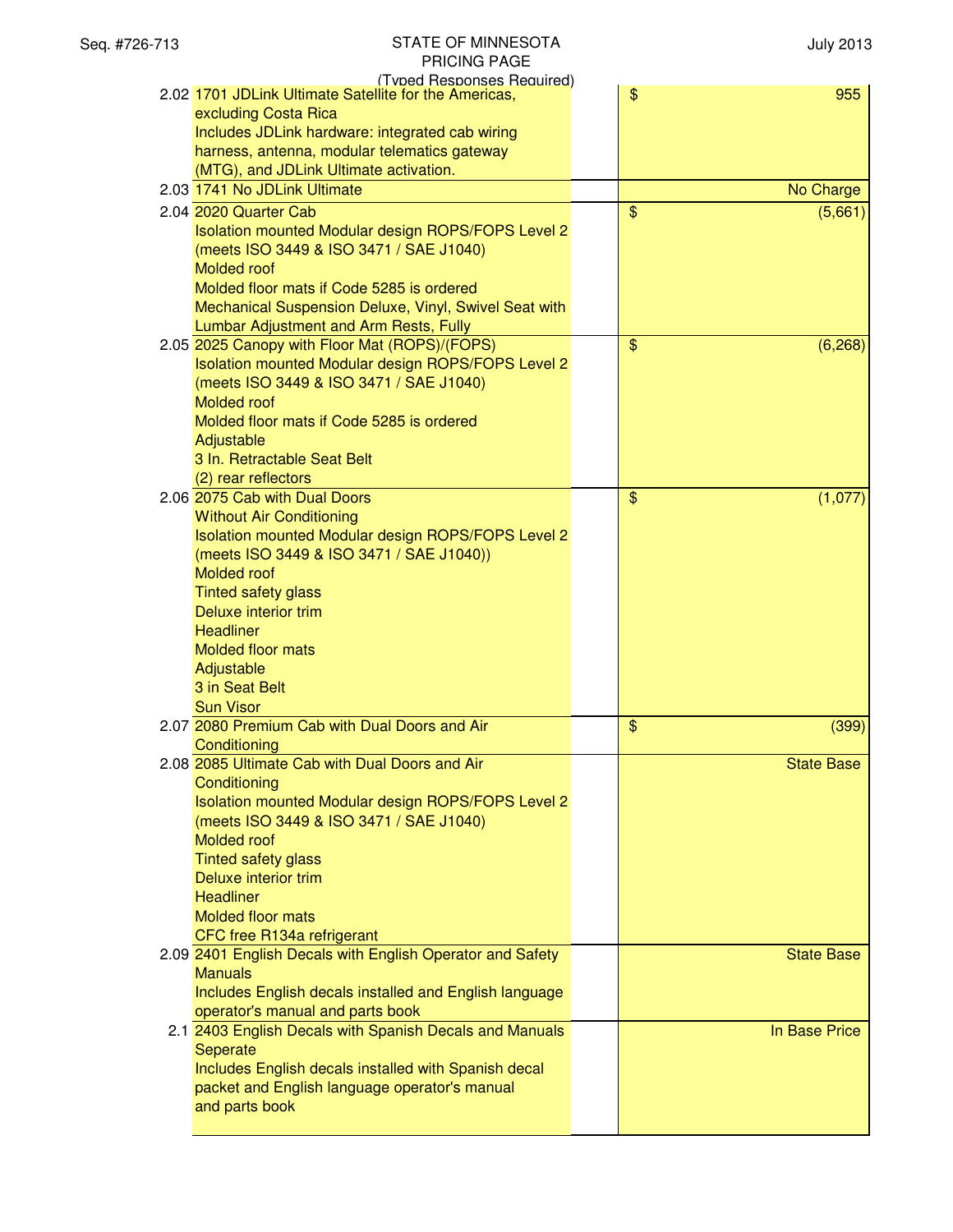| (Typed Responses Required)                              |                                  |
|---------------------------------------------------------|----------------------------------|
| 2.11 2404 English Decals with French Decals and Manuals | In Base Price                    |
| Seperate                                                |                                  |
| Includes English decals installed and French decal      |                                  |
| packet and English language operator's manual           |                                  |
| and parts book                                          |                                  |
| 2.12 9060 Front View Mirror                             | $\mathfrak{S}$<br>42             |
| 2.13 9095 Machine Security                              | $\overline{\mathcal{S}}$<br>232  |
| 2.14 9210 Left Side Console Storage with Cup Holders    | $\mathfrak{S}$<br>42             |
| 2.15 9920 (2) External Rear View Mirrors                | \$<br>432                        |
| 2.16 05K0T 310K EP BACKHOE LOADER                       | <b>State Base</b>                |
| 2.17 AT186155 (2) External Rear View Mirrors            | $\overline{\mathcal{S}}$<br>446  |
| 2.18 AT186288 Slow Moving Vehicle Emblem                | <b>State Base</b>                |
| 2.19 AT186307 Sun Visor                                 | $\frac{1}{2}$<br>190             |
| 2.2 AT187707 License Plate Bracket and Light            | $\frac{1}{2}$<br>275             |
| 2.21 AT192032 Operator Manual Tether Cables for ROPS    | $\overline{\mathcal{S}}$<br>81   |
| or Cab                                                  |                                  |
| 2.22 AT326271 AM/FM/WB/CD Stereo with Digital Clock for | $\overline{\mathbf{S}}$<br>1,683 |
| Cab                                                     |                                  |
| Requires Code 2075 or 2085, Cab.                        |                                  |
| 2.23 AT339526 Machine Security                          | $\mathfrak{S}$<br>441            |
| K-Series backhoes except the 310K and 310K EP must      |                                  |
| order applicable Software Part Number in                |                                  |
| JDPoint for Field Kit to function properly.             |                                  |
| 2.24 AT348557 AM / FM / WB Radio                        | \$<br>1,515                      |
| Requires Code 2075 or 2085, Cab.                        |                                  |
| 2.25 AT407078 Washer Kit, Windshield                    | $\mathfrak{S}$<br>703            |
| K-Series backhoes except the 310K and 310K EP must      |                                  |
| order applicable Software Part Number in                |                                  |
| JDPoint for Field Kit to function properly.             |                                  |
| 2.26 AT408903 Mounting kit for multi-purpose (ABC) Dry  | $\overline{\mathcal{S}}$<br>320  |
| <b>Chemical Fire Extinguisher</b>                       |                                  |
| Kit Does not Include Fire Extinguisher.                 |                                  |
| 2.27 AT416297 Storage Console                           | \$<br>354                        |
| 2.28 OMT281948 OP MANUAL                                | <b>State Base</b>                |
| 2.29 PC11110 PARTS BOOK                                 | <b>State Base</b>                |
| 2.3 TM12441 TEST MANUAL                                 | <b>State Base</b>                |
| 2.31 TM12447 REPAR MANUAL                               | <b>State Base</b>                |
|                                                         |                                  |
|                                                         |                                  |

| <b>ELECTRICAL</b>                                          |                                                    |                |            |
|------------------------------------------------------------|----------------------------------------------------|----------------|------------|
| Use this section to offer electrical options. Number       |                                                    |                |            |
| items starting with 3.1, 3.2, etc. Use as many numbers     |                                                    |                |            |
| as you need.                                               |                                                    |                |            |
| 3.01 8625 Single Battery, 150 Minute Reserve Capacity (950 |                                                    |                | State Base |
| CCA)                                                       |                                                    |                |            |
| Not for use with Code 9132.                                |                                                    |                |            |
| 3.02 8675 Dual Batteries, 300 Minute Reserve Capacity      |                                                    | \$             | 146        |
| (1900 CCA)                                                 |                                                    |                |            |
| Not for use with Code 9131                                 |                                                    |                |            |
|                                                            |                                                    |                |            |
| degrees C)                                                 |                                                    |                |            |
| 3.03 9131 Single Battery Disconnect                        |                                                    | \$             | 81         |
| 3.04 9132 Dual Battery Disconnect                          |                                                    | $\mathfrak{F}$ | 90         |
|                                                            | Recommended for temperatures below 32 degrees F (0 |                |            |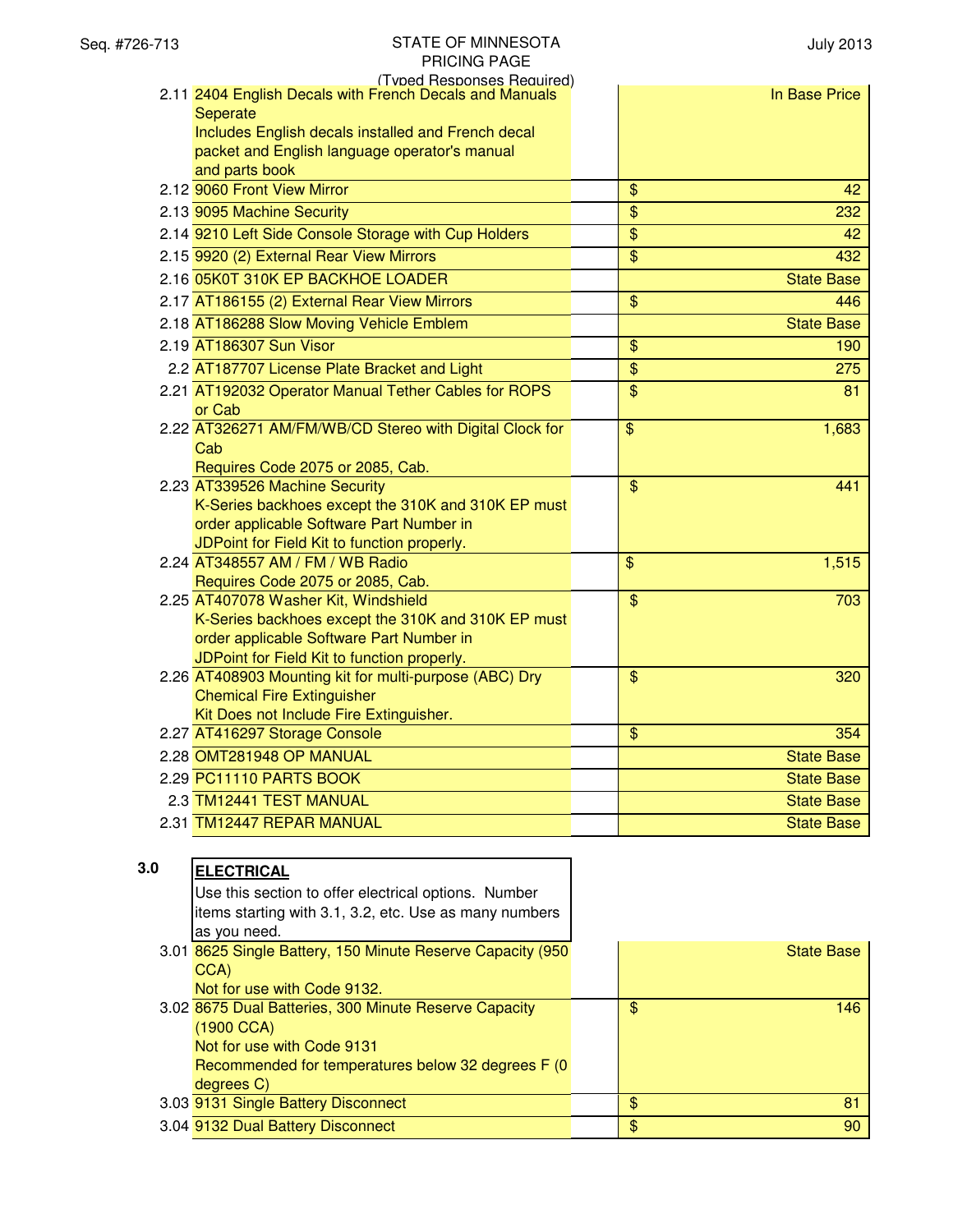| (Tyned Responses Required)      |  |     |
|---------------------------------|--|-----|
| 3.05 9190 Boom Protection Plate |  | 295 |
| 3.06 AT313583 Strobe Light Kit  |  | 487 |

| 3.06 AT313583 Strobe Light Kit                    | \$<br>487 |
|---------------------------------------------------|-----------|
| Magnet mounted.                                   |           |
| 3.07 AT313589 Beacon/Strobe Ready Wiring Kit      | 278<br>\$ |
| Kit for aftermarket Beacon or Strobe light        |           |
| Kit does not include Beacon                       |           |
| 3.08 AT313592 Rotating Beacon Kit                 | \$<br>429 |
| 3.09 AT404487 Master Electrical Disconnect Switch | 655<br>\$ |
| 3.1 AT411249 Jump Start Booster Kit               | 597<br>\$ |

| 4.0 | <b>POWERTRAIN</b>                                      |                        |  |
|-----|--------------------------------------------------------|------------------------|--|
|     | Use this section to offer powertrain options. Number   |                        |  |
|     | items starting with 4.1, 4.2, etc. Use as many numbers |                        |  |
|     | as you need.                                           |                        |  |
|     | 4.01 3035 2 Wheel Drive with 4F/2R Powershift          | \$<br>(11, 292)        |  |
|     | <b>Transmission</b>                                    |                        |  |
|     | Includes torque converter with electrically actuated   |                        |  |
|     | twist grip TCL in 1st through                          |                        |  |
|     | 4th gears.                                             |                        |  |
|     | 4.02 3055 Mechanical Front Wheel Drive (MFWD) with     | \$<br>481              |  |
|     | Limited Slip Differential and 4F/2R Powershift         |                        |  |
|     | Transmission                                           |                        |  |
|     | 4.03 3085 Mechanical Front Wheel Drive (MFWD) with     | <b>State Base</b>      |  |
|     | Open Differential and 4F/2R Powershift Transmission    |                        |  |
|     | Includes torque converter with electrically actuated   |                        |  |
|     | twist grip TCL in 1st through                          |                        |  |
|     | 4th gears.                                             |                        |  |
|     | 4.04 9045 Chrome Exhaust Extension                     | $\frac{1}{2}$<br>91    |  |
|     | 4.06 9505 Full MFWD Driveshaft Guard                   | \$<br>220              |  |
|     | <b>OPERATOR STATION</b>                                |                        |  |
|     | 4.07 9515 Diagnostic Oil Sampling Ports                | \$<br>106              |  |
|     | 4.08 AT325678 Full MFWD Driveshaft Guard               | $\overline{\$}$<br>538 |  |
|     | 4.09 AT338274 Guard, Transmission Bottom "J" Model     | \$<br>1,325            |  |
|     | Not for use with Low Noise Package or MFWD             |                        |  |
|     | driveshaft guard.                                      |                        |  |
|     | 4.1 AT375684 Fluid Sampling Ports                      | $\frac{1}{2}$<br>812   |  |
|     | Not for use on Stage II (Tier 2) engines.              |                        |  |
|     | May be used on Stage IIIa (Tier 3) engines.            |                        |  |
|     | 4.11 AT393180 Environmental Drain Kit                  | \$<br>898              |  |
|     | 4.12 AT419494 Engine Air Intake Pre-Cleaner            | \$<br>538              |  |
|     | 4.121 Engine Coolant Heater                            | <b>State Base</b>      |  |
|     |                                                        |                        |  |
|     |                                                        |                        |  |

| 5.0 | <b>AXLES &amp; TIRE OPTIONS</b>                         |    |  |
|-----|---------------------------------------------------------|----|--|
|     | Use this section to offer axle and tire options. Number |    |  |
|     | litems starting with 5.1, 5.2, etc. Use as many numbers |    |  |
|     | as you need.                                            |    |  |
|     | 5.01 4260 Goodyear 19.5L - 24 In. 10 PR (R4) Tubeless   | \$ |  |
|     | Rear and 11L - 16 In. 12 PR (F3) Front Tires            |    |  |
|     | Requires Front Axle code 3035.                          |    |  |
|     | 86 in. (2.18 m) overall width.                          |    |  |
|     |                                                         |    |  |

Rear tire chains require wheel spacers.

 $(125)$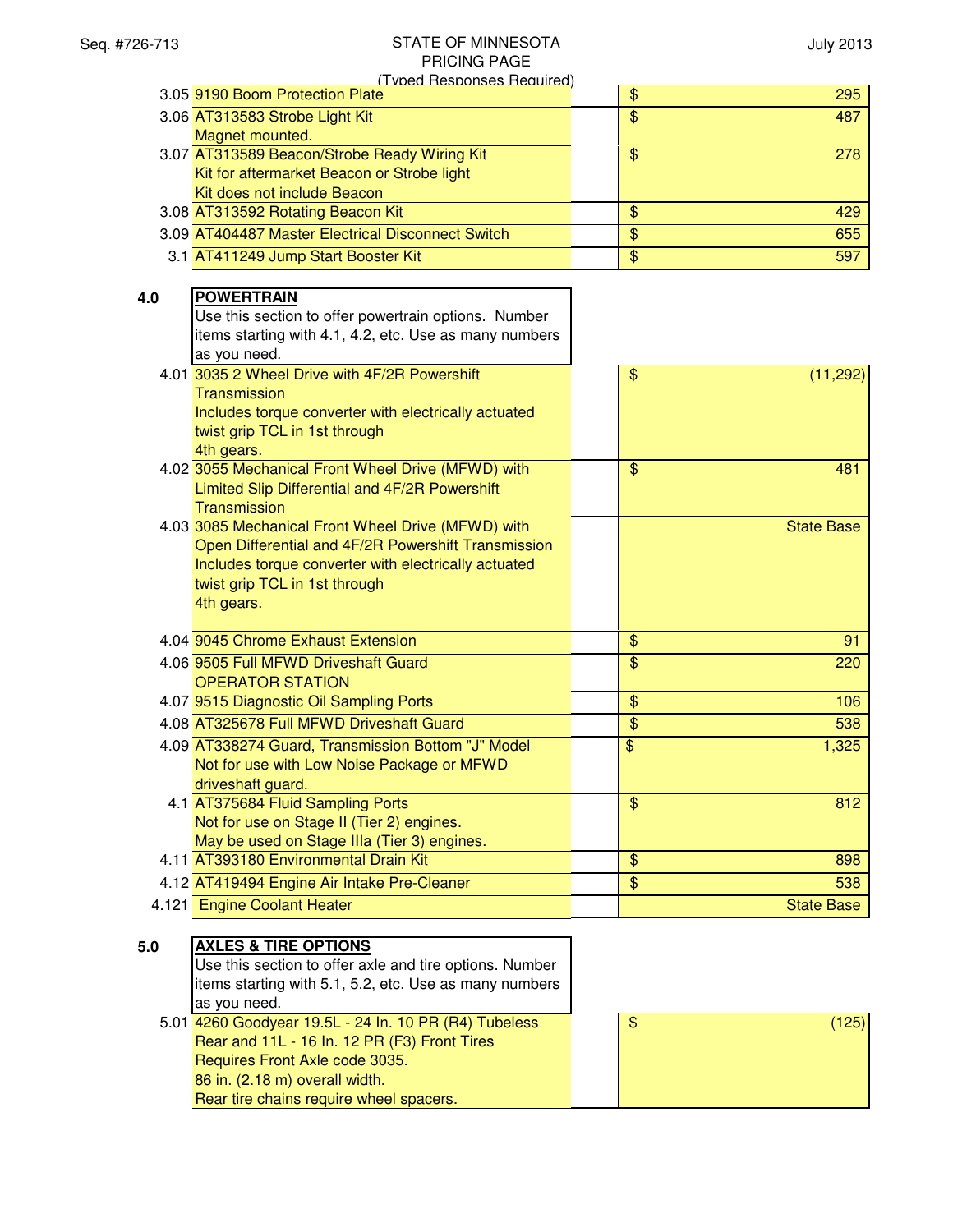| Seq. #726-713 | STATE OF MINNESOTA<br><b>PRICING PAGE</b>                                            | <b>July 2013</b>       |
|---------------|--------------------------------------------------------------------------------------|------------------------|
|               | (Typed Responses Required)<br>5.02 4768 Firestone 19.5L - 24 In. 10 PR (R4) Tubeless | \$<br>(129)            |
|               | Rear and 11L - 16 In. 12 PR (F3) Front Tires                                         |                        |
|               | Requires Front Axle code 3035.                                                       |                        |
|               | 86 in. (2.18 m) overall width.                                                       |                        |
|               | Rear tire chains require wheel spacers.                                              |                        |
|               | 5.03 4770 Goodyear 19.5L- 24 In. 10 PR (R4)                                          | No Charge              |
|               | <b>Tubeless Rear &amp;</b>                                                           |                        |
|               | 12 - 16.5 In. 8 PR Traction Front                                                    |                        |
|               | <b>Sure Grip Lug Tires</b>                                                           |                        |
|               | Requires Axle Code 3085.                                                             |                        |
|               | 86 in. (2.18 m) overall width.                                                       |                        |
|               | Rear tire chains require wheel spacers.                                              |                        |
|               | FOR USE WITH 2 WHEEL DRIVE                                                           |                        |
|               | 5.04 4771 Firestone 19.5L- 24 In. 10 PR (R4)                                         | <b>State Base</b>      |
|               | <b>Tubeless Rear &amp;</b><br>305/70D16.5 NHS 10 PR Traction Front                   |                        |
|               | <b>Sure Grip Lug Tires</b>                                                           |                        |
|               | Requires Axle Code 3085.                                                             |                        |
|               | 86 in. (2.18 m) overall width.                                                       |                        |
|               | Rear tire chains require wheel spacers.                                              |                        |
|               | 5.05 4892 Goodyear 16.9L x 28 In. 10 PR (R4) Tubeless                                | $\frac{1}{2}$<br>172   |
|               | Rear with Firestone 11L x 16 In. 12 PR (F3) Front                                    |                        |
|               | <b>Tires</b>                                                                         |                        |
|               | Requires Front Axle code 3035.                                                       |                        |
|               | 87 in. (2.22 m) overall width.                                                       |                        |
|               | Rear tire chains require wheel spacers.                                              |                        |
|               | 5.06 AT347522 Rear Wheel Spacers for Rear Tire Chains                                | $\frac{1}{2}$<br>1,028 |
|               | 5.07 AT371257 MFWD Wheel Fender Kit for 18 in. tires only                            | \$<br>855              |
|               | Requires MFWD and 12.5/80-18 or 340/80R-18 front                                     |                        |
|               | tires.                                                                               |                        |
|               |                                                                                      |                        |
|               | 5.08 AT388473 MFWD Wheel Fender Kit for 16.5 in. tires                               | $\frac{1}{2}$<br>855   |
|               | only                                                                                 |                        |
|               | Requires MFWD and 305/70D16.5 or 12-16.5 front                                       |                        |
|               | tires.                                                                               |                        |
|               |                                                                                      |                        |
| 6.0           | <b>HYDRAULICS</b>                                                                    |                        |
|               | Use this section to offer hydraulic options. Number                                  |                        |
|               | items starting with 6.1, 6.2, etc. Use as many numbers                               |                        |
|               | as you need.                                                                         |                        |
|               | 6.01 5225 Mechanical Controls, Two Lever, ISO (DEERE)                                | \$<br>(1, 371)         |
|               |                                                                                      |                        |
|               | 6.02 5285 Pilot Controls, Two Lever, with Pattern Selection                          | <b>State Base</b>      |
|               |                                                                                      |                        |
|               | 6.03 7025 Two-Function Loader Hydraulics, Single Lever                               | <b>State Base</b>      |
|               | 6.04 7035 Loader Coupler, 2-Function Hydraulics, Single                              | $\$\$<br>3,513         |
|               | Lever                                                                                |                        |
|               | <b>Includes Ride Control</b>                                                         |                        |
|               | Cannot be used with Code 9110 Ride Control                                           |                        |
|               | Will accept 310G, SG, SJ, SK & 410G, J, K loader                                     |                        |
|               | coupler buckets                                                                      |                        |
|               | 6.05 7075 Three-Function Loader Hydraulics, Dual Lever                               | $\$\$<br>942           |
|               | For multi-purpose bucket and front attachments.                                      |                        |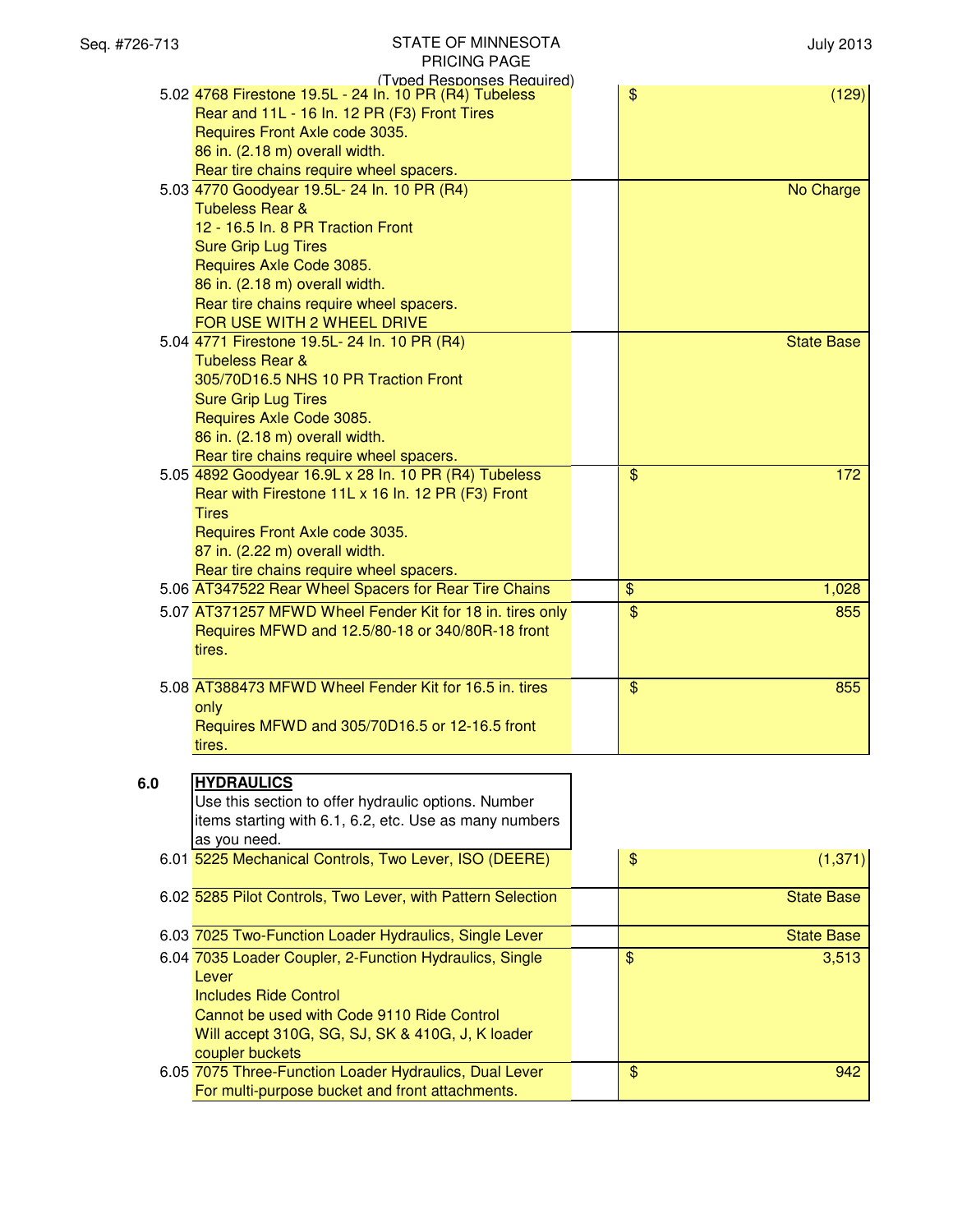| (Typed Responses Required)                                                                           |                          |       |
|------------------------------------------------------------------------------------------------------|--------------------------|-------|
| 6.06 7085 Loader Coupler, 3-Function Hydraulics, Dual<br>Lever                                       | $\frac{1}{2}$            | 4,568 |
| <b>Includes Ride Control</b>                                                                         |                          |       |
| Not for use with Code 9110 Ride Control                                                              |                          |       |
| For multi-purpose coupler bucket and front                                                           |                          |       |
| attachments.                                                                                         |                          |       |
| Will accept 310G, SG, SJ, SK & 410G, J, K loader                                                     |                          |       |
| coupler buckets                                                                                      |                          |       |
| 6.07 AT185624 ISO (Deere) Two Lever Mechanical Controls                                              | $\mathfrak{S}$           | 717   |
| 6.08 AT185625 Right Pedal for Fifth Function Backhoe                                                 | \$                       | 405   |
| Valve                                                                                                |                          |       |
| 6.09 AT185628 Ford Four Lever Controls for Standard and                                              | $\frac{1}{2}$            | 2,398 |
| <b>Extendible Dipperstick</b>                                                                        |                          |       |
| Ford Four Lever Controls for Standard and Extendible                                                 |                          |       |
| Dipperstick.                                                                                         |                          |       |
| For units with code 5225.                                                                            |                          |       |
| 6.1 AT185629 Sixth Function Pedal for Lever Controls                                                 | \$                       | 444   |
| 6.11 AT192247 Fifth Function Control Valve Section                                                   | \$                       | 1,965 |
| (Without Circuit Reliefs)                                                                            |                          |       |
| 6.12 AT192334 Sixth Function Control Valve Section                                                   | $\frac{1}{2}$            | 1,885 |
| (Without Circuit Reliefs) for Manual Controls<br>Average installation, 4 hours.                      |                          |       |
| Can use with Four Function Control Valve, Five                                                       |                          |       |
| <b>Function Control Valve, or Five Function Control</b>                                              |                          |       |
| <b>Valve Plus Selective Flow Valve.</b>                                                              |                          |       |
| Valve.                                                                                               |                          |       |
| 6.13 AT194368 Auxiliary Backhoe Hydraulic Plumbing Kit for                                           | \$                       | 348   |
| Thumb, Clamp, Swinger or Jaw Bucket                                                                  |                          |       |
| Average installation, 2 hours.                                                                       |                          |       |
| Includes two circuit reliefs, fittings, clamps and<br>hardware.                                      |                          |       |
| For Low Flow intermittent usage.                                                                     |                          |       |
| weights, order (2) T151797                                                                           |                          |       |
| and (2) 19M8976                                                                                      |                          |       |
| 6.14 AT301434 SAE Excavator Style Two Lever Controls                                                 | $\overline{\mathcal{L}}$ | 361   |
| 6.15 AT301485 Sixth Function Pedal for Pilot Controls                                                | \$                       | 400   |
| 6.16 AT309739 Case Three Lever Controls with Foot Swing                                              | $\frac{1}{2}$            | 1,422 |
| For units with code 5225.                                                                            |                          |       |
|                                                                                                      |                          |       |
| 6.17 AT309740 Case Three Lever Controls 5th Function                                                 | $\mathfrak{S}$           | 640   |
| <b>Lever Kit</b>                                                                                     |                          |       |
| Adds lever to Case 3 lever backhoe controls to operate<br>auxiliary valve on Standard Dipperstick or |                          |       |
| operates Extendable Dipperstick                                                                      |                          |       |
| 6.18 AT320497 Sixth Function Control Valve Section                                                   | $\mathfrak{S}$           | 1,938 |
| (Without Circuit Reliefs) for Pilot Controls                                                         |                          |       |
| Average installation, 4 hours.                                                                       |                          |       |
| Can use with Four Function Control Valve, Five                                                       |                          |       |
| Function Control Valve, or Five Function Control                                                     |                          |       |
| <b>Valve Plus Selective Flow Valve.</b>                                                              |                          |       |
| Valve.                                                                                               |                          |       |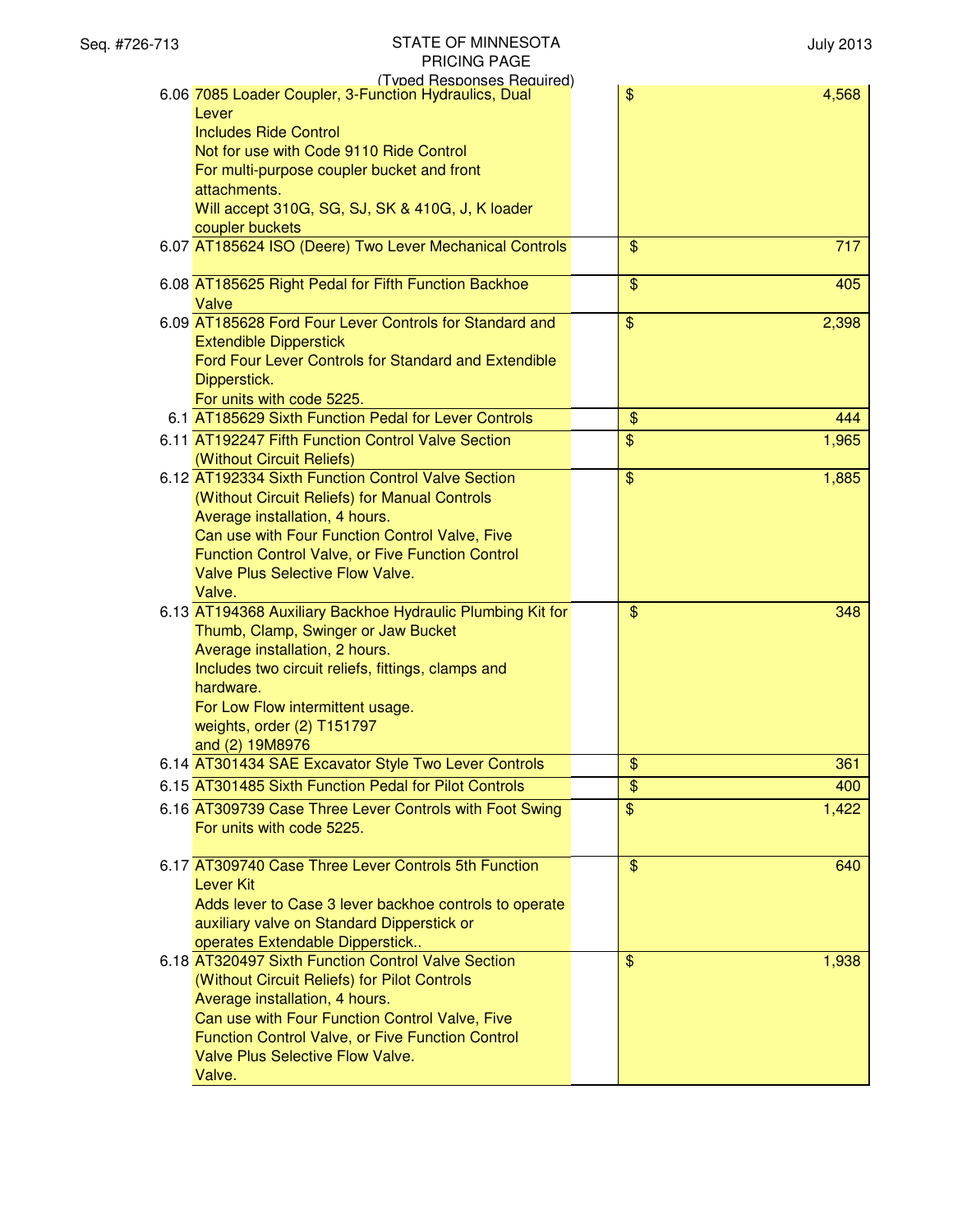| (Typed Responses Required)                                                         |                       |
|------------------------------------------------------------------------------------|-----------------------|
| 6.19 AT325057 Auxiliary Piping for Selective Flow, Standard                        | \$<br>909             |
| <b>Dipperstick</b>                                                                 |                       |
| Average installation, 2 hours.                                                     |                       |
| <b>Requires Standard Dipperstick.</b>                                              |                       |
| Requires Five Function Valve Plus Selective Flow                                   |                       |
| <b>Valve OR Selective Flow Valve.</b>                                              |                       |
| selective flow valve section to end of Dipperstick.                                |                       |
| 6.2 AT325058 Auxiliary Piping for Selective Flow,                                  | $\mathfrak{S}$<br>959 |
| <b>Extendible Dipperstick</b>                                                      |                       |
| Average installation, 2 hours.                                                     |                       |
| Requires Extendible Dipperstick.                                                   |                       |
| Requires Five Function Valve Plus Selective Flow<br>Valve OR Selective Flow Valve. |                       |
| Dipperstick.                                                                       |                       |
| 6.21 AT330850 Auxiliary Loader Hydraulics and Linkage Kit                          | \$<br>3,476           |
| Includes valve, control lever and linkage parts with                               |                       |
| plumbing.                                                                          |                       |
|                                                                                    |                       |
| 6.22 AT335445 Auxiliary Backhoe Hydraulics for Auger,                              | $\frac{1}{2}$<br>361  |
| <b>Extendible Dipperstick</b>                                                      |                       |
| Includes fittings and hydraulic couplers for bucket                                |                       |
| cylinder.                                                                          |                       |
| Average installation, 1 hour.                                                      |                       |
| Bucket cylinder hoses are disconnected; bucket                                     |                       |
| function operates auger forward and reverse. No                                    |                       |
| 6.23 AT335762 Auxiliary Backhoe Hydraulics for Auger,                              | $\frac{1}{2}$<br>491  |
| <b>Standard Dipperstick</b>                                                        |                       |
| Includes fittings and hydraulic couplers for bucket                                |                       |
| cylinder.                                                                          |                       |
| Average installation, 1 hour.                                                      |                       |
| Bucket cylinder hoses are disconnected; bucket                                     |                       |
| function operates auger forward and reverse.                                       |                       |
| 6.24 AT358431 Hydraulic 4-Tine Thumb Kit                                           | \$<br>3,699           |
| Recommended for use with 24 in. Backhoe Buckets.                                   |                       |
| <b>Requires Plumbing Kit.</b>                                                      |                       |
| 6.25 AT403096 Hand-Held Hydraulic Tool Kit                                         | $\frac{1}{2}$<br>770  |
| Average installation, 4 hours.                                                     |                       |
| Includes two circuit reliefs, fittings, clamps and                                 |                       |
| hardware.                                                                          |                       |
| Requires Selective Flow Valve.                                                     |                       |
| Installed in Battery Box.                                                          |                       |
| 6.26 AT408680 Auxilary Hydraulic Selective Flow Control Kit                        | \$<br>1,843           |
| Selective Flow Control Valve (9,13,16,18,22 or 25GPM)                              |                       |
| - One Way Flow                                                                     |                       |
| Includes control pedal and circuit relief                                          |                       |
| 1000-3000 PSI Adjustable                                                           |                       |
| 250 lb. (567 KG) counterweights, order (2) T151797                                 |                       |
| and (2) 19M8976                                                                    |                       |
|                                                                                    |                       |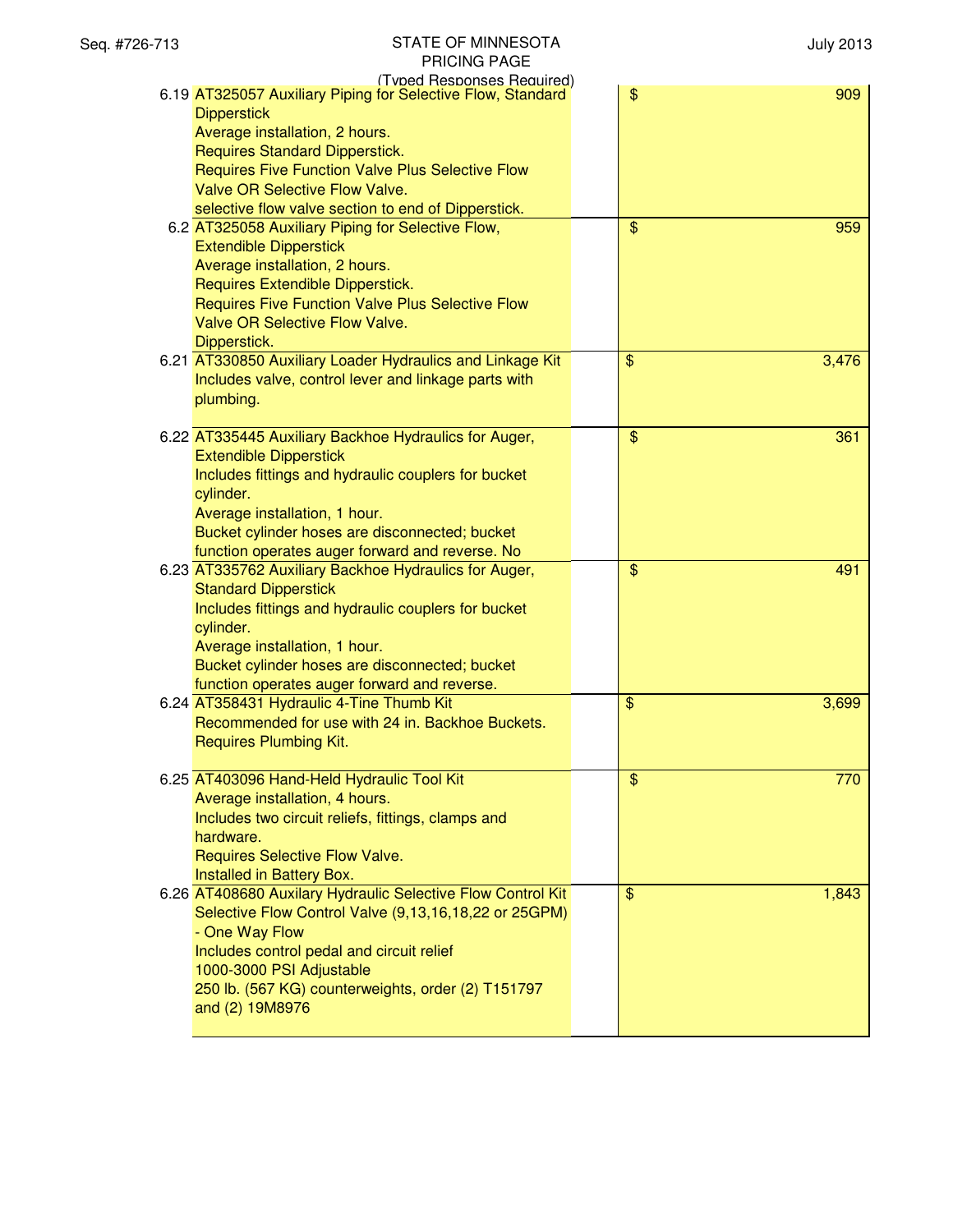July 2013

|     | (Typed Responses Required)                                         |                |                   |
|-----|--------------------------------------------------------------------|----------------|-------------------|
| 7.0 | <b>BACKHOE OPTIONS</b>                                             |                |                   |
|     | Use this section to offer backhoe options. Number                  |                |                   |
|     | items starting with 7.1, 7.2, etc. Use as many numbers             |                |                   |
|     | as you need.                                                       |                |                   |
|     | 7.01 5020 Standard Dipperstick                                     | \$             | (5,356)           |
|     | <b>Four-function hydraulics</b>                                    |                |                   |
|     | Standard stablizers with cam-lock reversible pads                  |                |                   |
|     | 7.02 5030 Standard Dipperstick and Auxiliary Hydraulics            | \$             | (3,839)           |
|     | <b>Five-function hydraulics</b>                                    |                |                   |
|     | 7.03 5040 Standard Dipperstick and Auxiliary Hydraulics            | \$             | (3,528)           |
|     | with Thumb Mounting Ears                                           |                |                   |
|     | Six-function hydraulics                                            |                |                   |
|     | Includes two-way valve with right foot pedal                       |                |                   |
|     | Selective flow control valve (9,13,16,18,22 or 25GPM)              |                |                   |
|     | for one-way flow                                                   |                |                   |
|     | 1000-3000 PSI adjustable<br>7.04 5070 Extendible Dipperstick       | \$             | (861)             |
|     | <b>Five-function hydraulics</b>                                    |                |                   |
|     | Standard stabilizers with cam-lock reversible pads                 |                |                   |
|     | 7.05 5080 Extendible Dipperstick and Auxiliary Hydraulics          |                | <b>State Base</b> |
|     | Six-function hydraulics                                            |                |                   |
|     | Selective flow control valve (9,13,16,18,22 or 25GPM)              |                |                   |
|     | for one-way flow                                                   |                |                   |
|     | 1000-3000 PSI adjustable                                           |                |                   |
|     | Flow control auxiliary plumbing with foot switch                   |                |                   |
|     | 000 PSI adjustable                                                 |                |                   |
|     |                                                                    |                |                   |
|     | 7.06 5400 Less Coupler                                             |                | <b>State Base</b> |
|     | 7.07 5410 DEERE Standard Quick Coupler                             | \$             | 651               |
|     | For use with DEERE 310E, G, J, K Series Backhoe                    |                |                   |
|     | Buckets. Not compatible with 310SE, SG, SJ, SK,                    |                |                   |
|     | 410E, G, J, K buckets                                              |                |                   |
|     | 7.08 5420 Multi-Brand Quick Coupler                                | $\mathfrak{S}$ | 740               |
|     | For use with DEERE C, D, SE, SG, SJ, SK Series                     |                |                   |
|     | buckets and with Case K-L-M and CAT C Series                       |                |                   |
|     | Buckets.                                                           |                |                   |
|     | Not for use with 710 Buckets.                                      |                |                   |
|     | Spacers are recommended for CAT and Case buckets,<br>contact DMAC. |                |                   |
|     | 7.09 5430 Top Hook Quick Coupler                                   | $\mathfrak{S}$ | 593               |
|     | For use with DEERE Top Hook Coupler bucket codes                   |                |                   |
|     | 5630 or 5660 and CP or Pre-XLS Wain Roy                            |                |                   |
|     | <b>Top Hook Buckets</b>                                            |                |                   |
|     | 7.1 5500 Less Backhoe Bucket with Bucket Pins                      |                | <b>State Base</b> |
|     | 7.11 5516 12 In. (305 mm) Wide Bucket, 3.3 Cu. Ft. (0.09           | \$             | 560               |
|     | Cu. M.) Capacity                                                   |                |                   |
|     | 7.12 5554 24" (610mm) Wide - Regular - 6.5 Cu. Ft. (0.18           | \$             | 666               |
|     | Cu. M.) Capacity                                                   |                |                   |
|     | 7.13 5626 18" (457 mm) Wide, Heavy-Duty, 5.1 Cu. Ft.               | \$             | 692               |
|     | (0.14 Cu. M.) Capacity Bucket                                      |                |                   |
|     | 7.14 5630 Top Hook 18" (457 mm) Wide, Heavy-Duty, 5.1              | \$             | 676               |
|     | Cu. Ft. (0.14 Cu. M.) Capacity Coupler Bucket                      |                |                   |
|     | Requires Code 5430 Top Hook Coupler                                |                |                   |
|     | 7.15 5656 24" (610 mm) Wide, Heavy-Duty, 7.5 Cu. Ft.               | \$             | 705               |
|     | (0.21 Cu. M.) Capacity Bucket                                      |                |                   |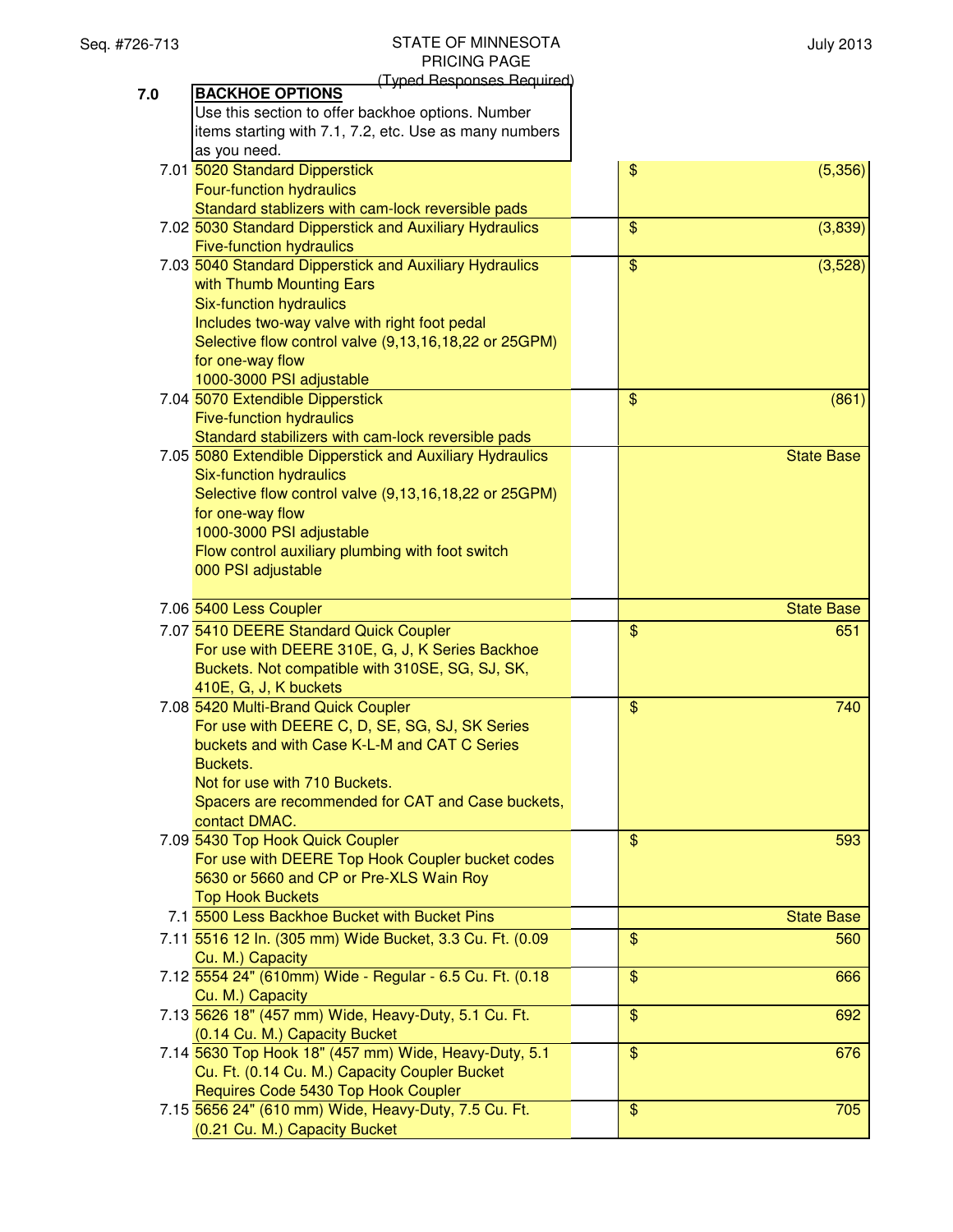| (Typed Responses Required)                                                                          |                          |       |
|-----------------------------------------------------------------------------------------------------|--------------------------|-------|
| 7.16 5660 Top Hook 24" (610 mm) Wide, Heavy-Duty, 8.8                                               | \$                       | 937   |
| Cu. Ft. (0.25 Cu. M.) Capacity Coupler Bucket                                                       |                          |       |
| Requires Code 5430 Top Hook Coupler                                                                 |                          |       |
| 7.17 9020 Hydraulic 4-Tine (Standard Dipperstick) Backhoe                                           | $\overline{\mathcal{S}}$ | 3,480 |
| Thumb                                                                                               |                          |       |
| Requires code 5040 Hydraulics.                                                                      |                          |       |
| Includes plumbing from valve to thumb.                                                              |                          |       |
| Requires backhoe bucket code 5500, 5656                                                             |                          |       |
| Not for use with backhoe coupler Codes 5430                                                         |                          |       |
| 7.18 AT192004 BKH Pin-on Bucket 12 In. (305 mm) Heavy-                                              | \$                       | 861   |
| Duty 3.3 Cu. Ft. (0.09 Cu. M.)                                                                      |                          |       |
| 7.19 AT192005 BKH Pin-on 18 In. (457 mm) Standard Duty                                              | \$                       | 833   |
| 4.6 Cu. Ft. (0.13 Cu. M.)                                                                           |                          |       |
| 7.2 AT192006 BKH Pin-on 18 In. (457 mm) Heavy-Duty 5.1                                              | \$                       | 979   |
| Cu. Ft. (0.14 Cu. M.)                                                                               |                          |       |
| 7.21 AT192007 BKH Pin-on 24 In. (610 mm) Standard Duty                                              | \$                       | 951   |
| 6.5 Cu. Ft. (0.18 Cu. M.)                                                                           |                          |       |
| 7.22 AT192008 BKH Pin-on Bucket 24 In. (610 mm) Heavy-                                              | \$                       | 1,041 |
| Duty 7.5 Cu. Ft. (0.21 Cu. M.)                                                                      |                          |       |
| 7.23 AT192009 BKH Pin-on Bucket 24 In. (610 mm) Heavy-                                              | \$                       | 1,284 |
|                                                                                                     |                          |       |
| Duty 8.8 Cu. Ft. (0.25 Cu. M.)                                                                      |                          |       |
| 7.24 AT192010 BKH Pin-on Bucket 30 In. (762 mm) Heavy-                                              | \$                       | 1,227 |
| Duty 10.0 Cu. Ft. (0.28 Cu. M.)                                                                     |                          |       |
| 7.25 AT312949 Accu-Swing Kit for Backhoe                                                            | \$                       | 561   |
| 7.26 AT315337 Coupler, Top Hook Backhoe Mechanical                                                  | \$                       | 936   |
| Fits John Deere C-D-E-G-J and K Series except 710D                                                  |                          |       |
| buckets                                                                                             |                          |       |
| Fits Case K and L Series and Cat B and C Series                                                     |                          |       |
|                                                                                                     |                          |       |
| Buckets.                                                                                            |                          |       |
| Recommend 300D-510D and 210C-610C buckets, use                                                      |                          |       |
| high strength pins:                                                                                 |                          |       |
| AT181348, Pin for 12 Inch Buckets                                                                   |                          |       |
| 7.27 AT316706 BKH Top Hook Coupler Bucket 24 in. (610                                               | \$                       | 1,130 |
| mm) Heavy Duty 7.5 Cu. Ft. (0.21 Cu. M.)                                                            |                          |       |
| 7.28 AT324447 BKH Top Hook Coupler Bucket 18 in. (457                                               | \$                       | 988   |
|                                                                                                     |                          |       |
| mm) Heavy Duty - 5.1 Cu. Ft. (0.14 Cu. M.)<br>7.29 AT324448 BKH Top Hook Coupler Bucket 12 in. (305 | \$                       | 877   |
|                                                                                                     |                          |       |
| mm) Heavy Duty 3.3 Cu. Ft. (.09 Cu. M.)                                                             | $\overline{\mathbf{S}}$  | 1,079 |
| 7.3 AT336313 Coupler, Universal Backhoe Bucket<br>Fits John Deere C-D-E-G and J Series except 710D  |                          |       |
| buckets                                                                                             |                          |       |
| Fits Case K and L Series and Cat B and C Series                                                     |                          |       |
|                                                                                                     |                          |       |
| Buckets.                                                                                            |                          |       |
| Recommend 300D-510D and 210C-610C buckets, use                                                      |                          |       |
| high strength pins:                                                                                 |                          |       |
| AT181348, Pin for 12 Inch Buckets                                                                   |                          |       |
| 7.31 AT336314 Coupler, Deere Backhoe Bucket                                                         | $\$\$                    | 1,068 |
| Fits 310E, 310G, 310J, 310K and 310K EP backhoes.                                                   |                          |       |
| For use with 310E, 310G, 310J, 310K 310K EP                                                         |                          |       |
| backhoe buckets                                                                                     |                          |       |
| Proper counterweight is required. See Counterweight<br><b>Selection Chart.</b>                      |                          |       |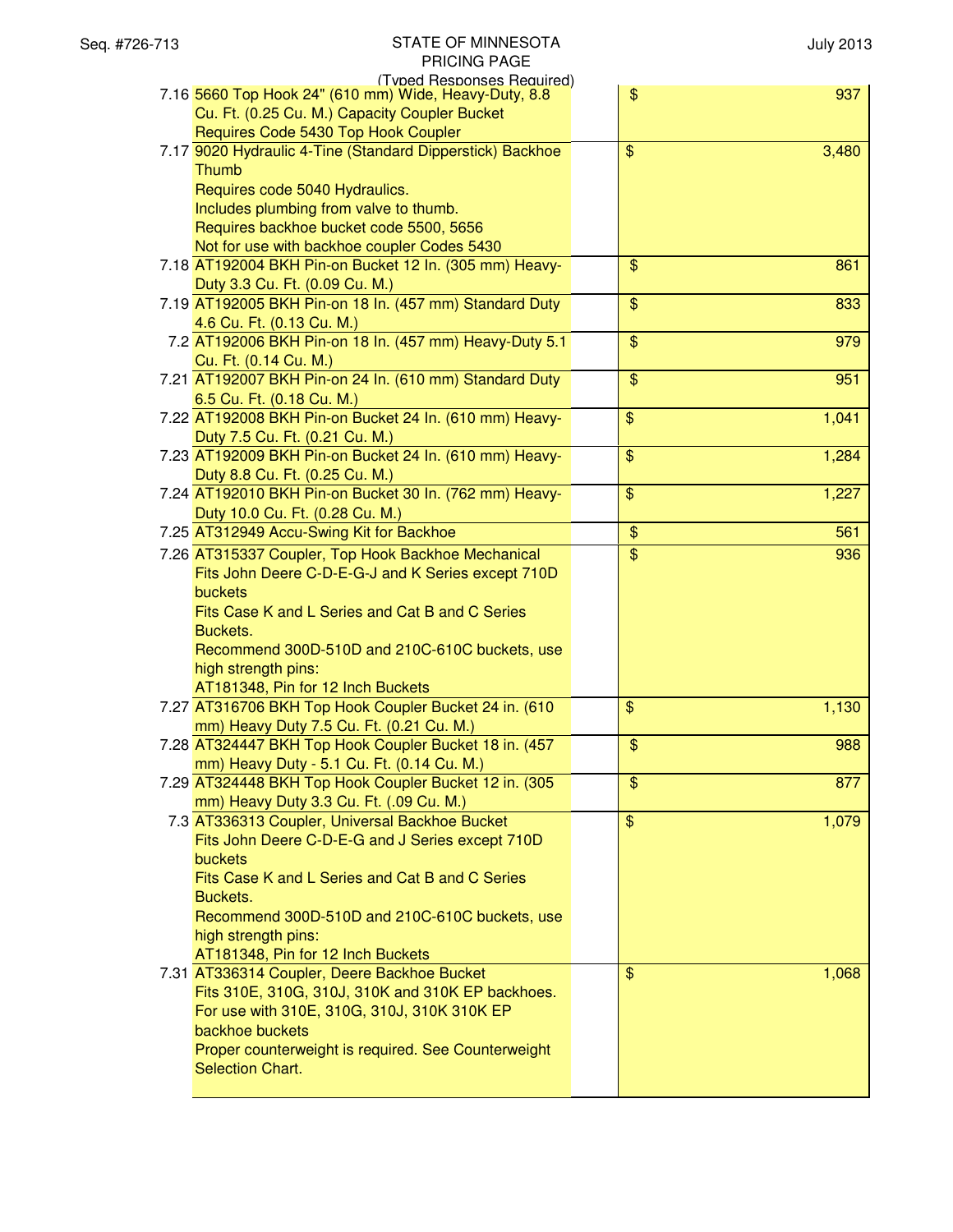|     | FNIUINU FAUL                                                                        |               |                   |
|-----|-------------------------------------------------------------------------------------|---------------|-------------------|
|     | (Typed Responses Required)<br>7.32 AT352852 Pins and Bushings for 310G/J/K and K EP | \$            | 445               |
|     | Backhoes Less Backhoe Coupler, or with Deere                                        |               |                   |
|     |                                                                                     |               |                   |
|     | <b>Standard or Multi-Brand Coupler</b>                                              |               |                   |
|     | Required for use in addition to code 9804 Interface                                 |               |                   |
|     | Adapter or AT371338 Interface Adapter.                                              |               |                   |
|     | 7.33 AT371338 Interface Adapter, Hydraulic Hammer                                   | $\mathbf{\$}$ | 688               |
|     | Requires AT352852 or AT352853 Pins and Bushings                                     |               |                   |
|     | Kit                                                                                 |               |                   |
|     | 7.34 AT407513 Backhoe Boom Protection Plate                                         | \$            | 1,087             |
|     | 7.35 MOUNTING ADAPTER MOUNTING ADAPTER                                              | \$            | 1,491             |
|     | 7.36 RHB 305-6 RHB 305-6 hydraulic breaker - includes 2                             | \$            | 9,217             |
|     | chisels, hoses, charge kit & tool box                                               |               |                   |
|     | 7.37 RHB 306-6 RHB 306-6 hydraulic breaker - includes 2                             | \$            | 14,646            |
|     |                                                                                     |               |                   |
|     | chisels, hoses, charge kit & tool box                                               |               |                   |
|     | 7.38 RHP 20V RHP 20V hydraulic compactor - includes                                 | \$            | 6,169             |
|     | hoses, tool box                                                                     |               |                   |
|     |                                                                                     |               |                   |
| 8.0 | <b>FRONT LOADER OPTIONS</b>                                                         |               |                   |
|     | Use this section to offer front loader options. Number                              |               |                   |
|     | items starting with 8.1, 8.2, etc. Use as many numbers                              |               |                   |
|     | as you need.                                                                        |               |                   |
|     | 8.01 7600 Less Loader Bucket with Pins for Buckets or                               |               | <b>State Base</b> |
|     | <b>Front Attachments</b>                                                            |               |                   |
|     | Old Style pins will be necessary with older buckets and                             |               |                   |
|     | attachments                                                                         |               |                   |
|     | 8.02 7605 Less Coupler Bucket                                                       |               | No Charge         |
|     | 8.03 7615 1.0 yd3 (0.76 m3) Long-Lip Bucket with Auxiliary                          | \$            | 1,495             |
|     | <b>Cutting Edge and no Skid Plates</b>                                              |               |                   |
|     |                                                                                     |               |                   |
|     | Bucket Capacity is without Cutting Edge.                                            |               |                   |
|     | 8.04 7635 1.0 Cu. Yd. (.76 Cu. M.) Heavy-Duty 86 in. (2.18                          | \$            | 1,839             |
|     | m) wide Bucket with Bolt-On Cutting Edge and                                        |               |                   |
|     | <b>Skid Plates</b>                                                                  |               |                   |
|     | Bucket Capacity is without Cutting Edge.                                            |               |                   |
|     |                                                                                     |               |                   |
|     | 8.05 7640 1.25 Cu. Yd. (.96 Cu. M.) 86 in. (2.18 m) Wide                            | \$            | 1,760             |
|     | Long Lip Bucket no Auxiliary Cutting Edge, with                                     |               |                   |
|     | Factory Skid Plates and no Additional Skid Shoes                                    |               |                   |
|     | 8.06 7650 1.3 Cu. Yd. (1.0 Cu. M.) 92 in. (2.34 m) wide                             | \$            | 1,972             |
|     | Heavy-Duty Long-Lip Coupler Bucket with Cutting                                     |               |                   |
|     | Edges and Skid Plates.                                                              |               |                   |
|     | 8.07 7675 1.25 Cu. Yd. (.96 Cu. M.), 86 in. (2.18 m) wide                           | \$            | 3,870             |
|     | <b>Multipurpose Bucket</b>                                                          |               |                   |
|     | Requires Code 7075, Aux. Loader Hydraulics.                                         |               |                   |
|     | Includes reversible bolt-on cutting edge and skid                                   |               |                   |
|     | plates.                                                                             |               |                   |
|     | Pre-drilled for seven teeth.                                                        |               |                   |
|     | Order teeth from parts.                                                             |               |                   |
|     |                                                                                     |               |                   |
|     | Includes two lift holes.                                                            |               |                   |
|     | ning.                                                                               |               |                   |
|     | 8.08 AT308040 LDR Pin-on Bucket 1.0 cu. yd. (.76 cu. m)                             | \$            | 1,762             |
|     | Heavy Duty 86 in. (2.18 m) wide with Skid Plates                                    |               |                   |
|     | 8.09 AT308042 LDR Pin-on Multipurpose Bucket 1.00 Cu.                               | \$            | 3,979             |
|     | Yd. (.76 Cu. M.) 82 in. (2.08 m) with Reversible Bolt On                            |               |                   |
|     | <b>Cutting Edges and Skid Plates</b>                                                |               |                   |
|     |                                                                                     |               |                   |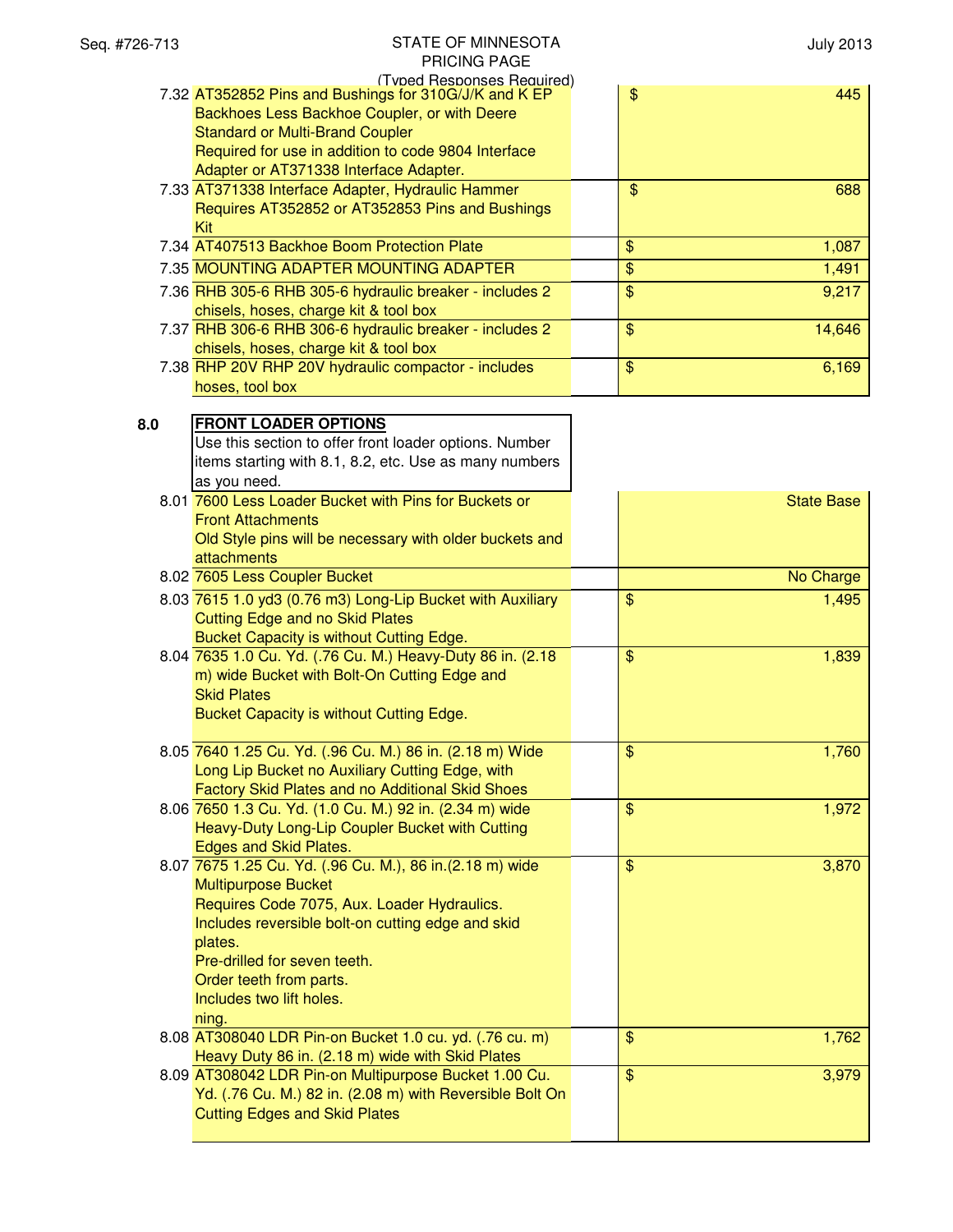| Seq. #726-713 | STATE OF MINNESOTA                                        |                         | <b>July 2013</b> |
|---------------|-----------------------------------------------------------|-------------------------|------------------|
|               | PRICING PAGE                                              |                         |                  |
|               | (Typed Responses Required)                                |                         |                  |
|               | 8.1 AT308071 LDR Pin-on Bucket 1.13 Cu. Yd. (.86 Cu.      | \$                      | 2,227            |
|               | M.) Heavy Duty 86 in. (2.18 m) wide with Reversible       |                         |                  |
|               | <b>Bolt</b>                                               |                         |                  |
|               | On Cutting Edge and Skid Plates                           |                         |                  |
|               | 8.11 AT308076 LDR Pin-on Bucket 1.25 Cu. Yd. (.96 Cu.     | $\$\$                   | 2,062            |
|               | M.) Heavy Duty 86 in. (2.18 m) Long Lip and Skid          |                         |                  |
|               | <b>Plates</b>                                             |                         |                  |
|               | 8.12 AT308138 Forks, Pallet (2) 48 in.(1.22m) with 60 in. | $\$\$                   | 2,490            |
|               | (1.52m) Coupler Fork Carriage                             |                         |                  |
|               | 8.13 AT308139 Forks, Pallet (2)60 in.(1.52m) with 60 in.  | $\frac{1}{2}$           | 2,606            |
|               | (1.52m) Coupler Fork Carriage                             |                         |                  |
|               | 8.14 AT308188 LDR Pin-on Bucket 1.2 Cu.Yd. (.90 Cu. M.)   | $\overline{\mathbf{S}}$ | 1,880            |
|               | Narrow 82 in. (2.08 m) Heavy-Duty Long Lip Narrow         |                         |                  |
|               | and Skid Plates                                           |                         |                  |
|               |                                                           |                         |                  |
|               | 8.15 AT308191 LDR Pin-on Multipurpose Bucket 1.25 Cu.     | $\$\$                   | 4,575            |
|               | Yd. (.96 Cu. M.) 86 in. (2.18 m) with Reversible Bolt On  |                         |                  |
|               | <b>Cutting Edge and Skid Plates</b>                       |                         |                  |
|               |                                                           |                         |                  |
|               | 8.16 AT308966 LDR Coupler Bucket 1.32 cu. yd. (1.0 cu. m) | $\$\$                   | 2,537            |
|               | Heavy Duty 92 in. (2.34 m) Long Lip with Reversible       |                         |                  |
|               | Bolt On Cutting Edge and Skid Plates                      |                         |                  |
|               |                                                           |                         |                  |
|               | 8.17 AT308968 LDR Coupler Bucket 1.25 Cu. Yd. (.96 Cu.    | $\frac{1}{2}$           | 2,081            |
|               | M.) Heavy Duty 86 in. (2.18 m) wide Long Lip without      |                         |                  |
|               | Bolt-On Cutting Edges or Skid Plates                      |                         |                  |
|               |                                                           |                         |                  |
|               | 8.18 AT308970 LDR Coupler Bucket 1.13 Cu. Yd. (.86 Cu.    | $\$\$                   | 2,219            |
|               | M.) Heavy Duty 86 in. (2.18 m) wide Long Lip with         |                         |                  |
|               | Reversible Bolt On Cutting Edge and Skid Plates           |                         |                  |
|               |                                                           |                         |                  |
|               | 8.19 AT308991 LDR Coupler Bucket 1.0 Cu. Yd. (.76 Cu.     | $\frac{1}{2}$           | 2,091            |
|               | M.) Heavy Duty 86 in. (2.18 m) wide with Reversible       |                         |                  |
|               |                                                           |                         |                  |
|               | <b>Bolt</b>                                               |                         |                  |
|               | On Cutting Edge with Skid Plates                          |                         |                  |
|               | 8.2 AT336927 Loader Coupler Attachment Adapter Hook       | $\frac{1}{2}$           | 1,360            |
|               | Plates (2) Standard                                       |                         |                  |
|               | 8.21 AT363771 LDR Coupler Multipurpose Bucket 1.25 cu.    | $\overline{\mathbf{S}}$ | 4,721            |
|               | yd. (.96 cu. m) 86 in. (2.18 m) wide with Reversible      |                         |                  |
|               | Bolt On Cutting Edges and Skid Plates                     |                         |                  |
|               | Requires Aux. Loader Coupler Hydraulics.                  |                         |                  |
|               | 86 in. (2.18 m) bucket width.                             |                         |                  |
|               | Pre-drilled for seven teeth.                              |                         |                  |
|               | <b>12 Inch Buckets</b>                                    |                         |                  |
|               | kets                                                      |                         |                  |
|               | 0皓6,735.00                                                |                         |                  |
|               |                                                           |                         |                  |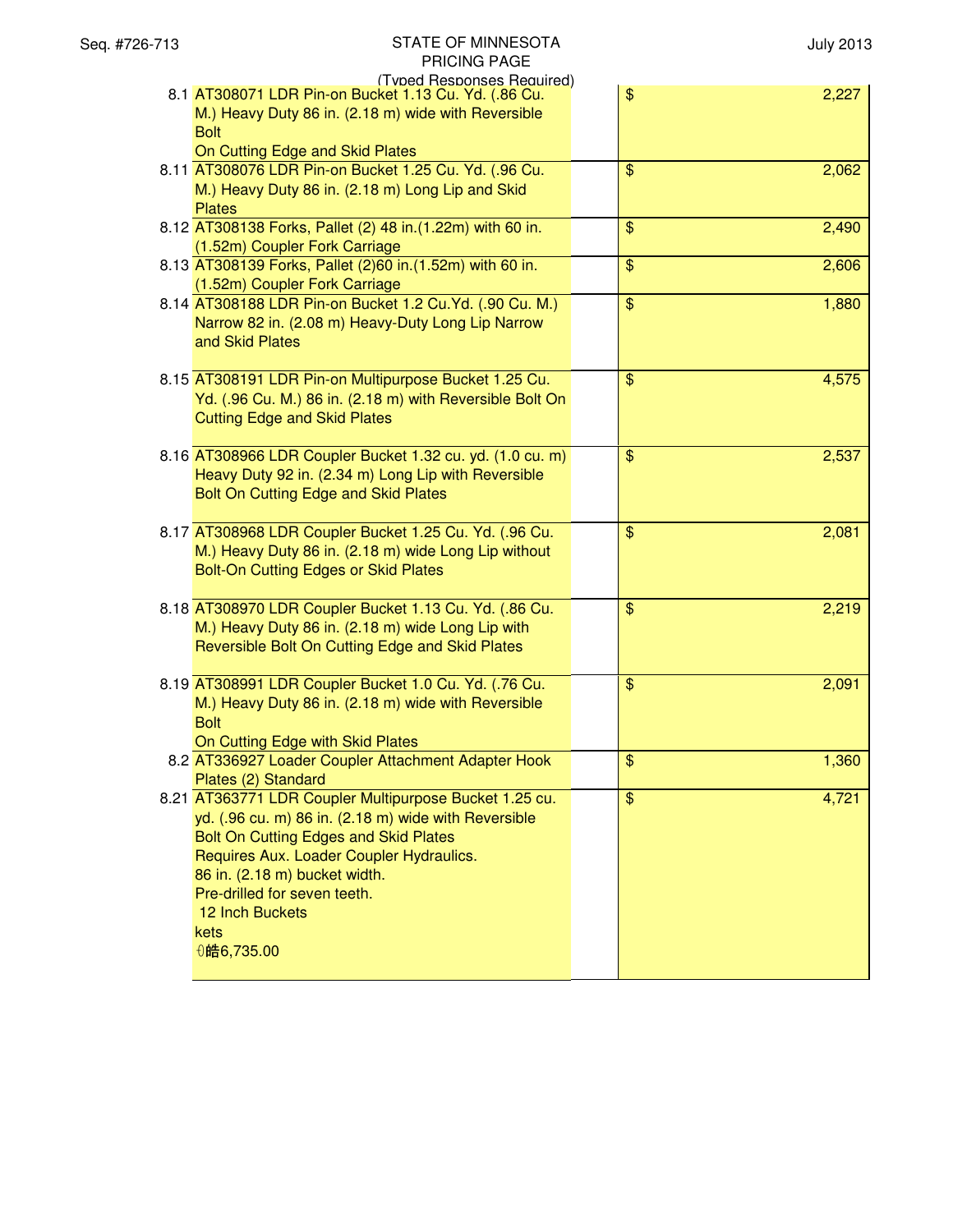| Seq. #726-713 | <b>STATE OF MINNESOTA</b><br><b>PRICING PAGE</b>                                                                                                                                                                                                                                                                                                   |                          | <b>July 2013</b>  |
|---------------|----------------------------------------------------------------------------------------------------------------------------------------------------------------------------------------------------------------------------------------------------------------------------------------------------------------------------------------------------|--------------------------|-------------------|
|               | (Typed Responses Required)<br>8.22 AT363772 LDR Coupler Multi-Purpose Bucket 1.32 cu.<br>yd. (1.0 cu. m) 92 in. (2.34 m) with Reversible Bolt On<br><b>Cutting Edges and Skid Plates</b><br>Pre-drilled for eight teeth.<br>Includes two built-in lift loops.<br>Proper counterweighting is required.<br>for 12 Inch Buckets<br>kets<br>0皓7,023.00 | $\frac{1}{2}$            | 4,916             |
|               | 8.23 AT403006 Loader Coupler, Hydraulic<br>K-Series backhoes except the 310K and 310K EP must<br>order applicable Software Part Number in<br>JDPoint for Field Kit to function properly.                                                                                                                                                           | $\$\$                    | 5,756             |
| 9.0           | <b>PERFORMANCE OPTIONS</b><br>Use this section to offer performance options. Number<br>items starting with 9.1, 9.2, etc. Use as many numbers<br>as you need.                                                                                                                                                                                      |                          |                   |
|               | 9.01 8410 Front Cover<br>Requires Cab Code 2025 or 2075<br><b>Recommended for:</b><br>Standard Backhoe w/o Aux. Hyd.<br>Extendible Backhoe w/ Multipurpose Bucket                                                                                                                                                                                  |                          | <b>State Base</b> |
|               | 9.02 8415 Heavy-Duty Bumper<br>Recommended for:<br>Standard Backhoe w/o Aux. Hyd.<br>Extendible Backhoe w/ Multipurpose Bucket                                                                                                                                                                                                                     | \$                       | 115               |
|               | 9.03 8425 450 Lb. (204 kg) Front Counterweight                                                                                                                                                                                                                                                                                                     | \$                       | 317               |
|               | 9.04 8455 750 Lb. (340 kg) Front Counterweight<br>Recommended for:<br>Extendible Backhoe w/ 1.0 c.y. Loader Bucket and w/o<br>Coupler<br>Extendible Backhoe w/ 1.13, 1.2, or 1.25 c.y. Loader<br><b>Bucket</b>                                                                                                                                     | \$                       | 513               |
|               | 9.05 8475 1000 Lb. (454 kg) Front Counterweight<br><b>Recommended for:</b><br>Standard Backhoe w/ rear attachment and w/o<br><b>Backheo Coupler</b><br>Extendible Backhoe w/ 1.0 c.y. Loader Bucket w/o<br><b>Backhoe Coupler</b>                                                                                                                  | $\overline{\mathcal{S}}$ | 707               |
|               | 9.06 8485 1250 Lb. (567 kg) Front Counterweight<br>Recommended for:<br>Standard Backhoe w/ rear attachment and w/o<br><b>Backhoe Coupler</b><br>Standard Backhoe w/ Aux. Hyd. and Backhoe Coupler<br>Extendible Backhoe w/ 1.0 c.y. Loader Bucket and<br><b>Backhoe Coupler</b>                                                                    | $\$\$                    | 905               |
|               | 9.07 9110 Ride Control<br>Not for use with loader hydraulic codes 7035 and 7085                                                                                                                                                                                                                                                                    | $\$\$                    | 1,023             |
|               | 9.08 9909 Non-Export Rust Preventive Coating<br>Coating protects exposed unpainted surfaces from<br>road salt during shipment.                                                                                                                                                                                                                     | \$                       | 88                |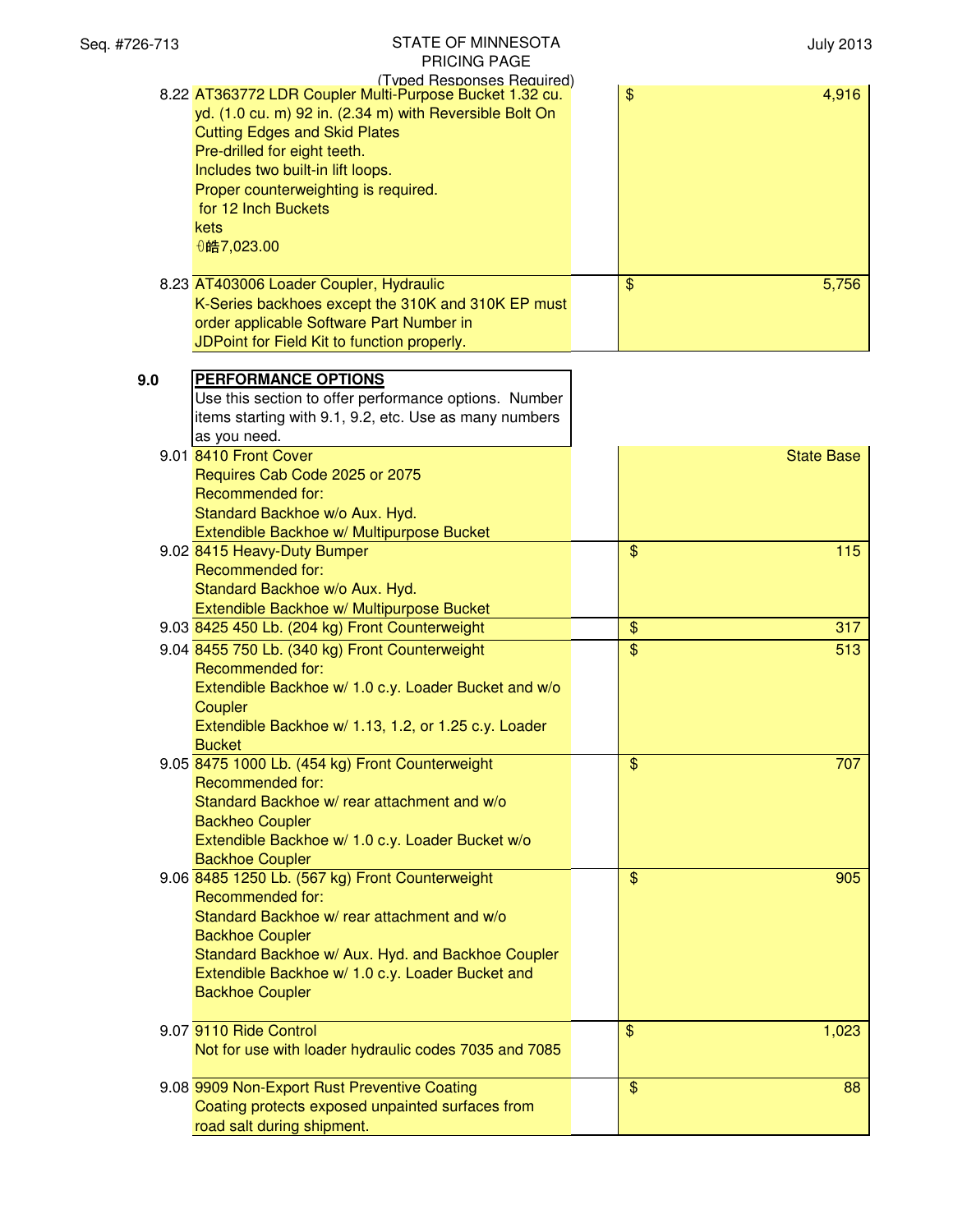| (Typed Responses Required)<br>9.09 AT194493 Power Link Grease Kit                               | \$<br>480                       |
|-------------------------------------------------------------------------------------------------|---------------------------------|
| 9.1 AT305073 Stabilizer Cylinder Guards (Set of Two)                                            | $\overline{\$}$<br>588          |
| 9.11 AT376409 Standard Stabilizer Street Pads                                                   | $\overline{\$}$<br>408          |
| 9.12 AT376410 Heavy Duty Stabilizer Pads                                                        | $\overline{\mathcal{S}}$<br>464 |
| 9.13 AT403002 Ride Control                                                                      | $\mathfrak{S}$                  |
| K-Series backhoes except the 310K and 310K EP must                                              | 3,019                           |
| order applicable Software Part Number in                                                        |                                 |
| JDPoint for Field Kit to function properly.                                                     |                                 |
| 9.14 AT406999 Rubber Bumper for Grill Frame                                                     | $\frac{1}{2}$<br>309            |
| 9.15 AT409585 Counterweight, Front, 450 lbs (204 kg)                                            | $\overline{\mathbf{e}}$<br>616  |
| Use with (4) T119912 AND (4) 19M9124.                                                           |                                 |
| 9.16 AT409586 Counterweight, Front, 750 lbs (340 kg)                                            | $\mathfrak{S}$<br>867           |
| Use with (4) T119912 AND (4) 19M9124.                                                           |                                 |
| 9.17 AT409587 Counterweight, Front, 1,000 lbs (454 kg)                                          | \$<br>1,076                     |
| Use with (4) T119912 AND (4) 19M9124.                                                           | $\mathfrak{S}$<br>1,291         |
| 9.18 AT409588 Counterweight, Front, 1,250 lbs (567 kg)<br>Use with (4) T119912 AND (4) 19M9124. |                                 |
| 9.19 AT409592 Counterweight, Front, 250 lbs (113 kg)                                            | $\mathfrak{S}$<br>436           |
| If adding to the 450 lb. (204 KG) counterweight, order                                          |                                 |
| (4) T151797, (2) 19M9088, AND (2)                                                               |                                 |
| 14M7587.                                                                                        |                                 |
| For 750 lb. (340 KG), 1000 lb. (454 KG) and 1250 lb.                                            |                                 |
| (567 KG) counterweights, order (2) T151797                                                      |                                 |
| and (2) 19M8976                                                                                 |                                 |
| 9.2 AT101565 AIR FILTER                                                                         | <b>State Base</b>               |
| 9.21 AT179323 OIL FILTER                                                                        | <b>State Base</b>               |
| 9.22 AT184590 AIR FILTER                                                                        | <b>State Base</b>               |
| 9.23 AT191102 AIR FILTER                                                                        | <b>State Base</b>               |
| 9.24 AT308274 FILTER 1                                                                          | <b>State Base</b>               |
| 9.25 AT332908 FILTER ELEMENT                                                                    | <b>State Base</b>               |
| 9.26 AT332909 FILTER ELEMENT                                                                    | <b>State Base</b>               |
| 9.27 H216169 BREATHER 1                                                                         | <b>State Base</b>               |
| 9.28 RE504836 OIL FILTER                                                                        | <b>State Base</b>               |
| 9.29 RE522878 FILTER ELEMENT                                                                    | <b>State Base</b>               |
| 9.3 RE541922 Filter Element                                                                     | <b>State Base</b>               |
|                                                                                                 |                                 |

# **10.0 VENDOR OWNED RENTAL RETURN OR DEMO EQUIPMENT PROGRAM**

See Solicitation Special Terms and Conditions. **DEDUCT** cost per **Used Hour** from the original **Contract Price 6 and 200 and 200 and 200 and 200 and 200 and 200 and 200 and 200 and 200 and 200 and 200 and 200 and 200 and 200 and 200 and 200 and 200 and 200 and 200 and 200 and 200 and 200 and 200 and 200 and 200 and** 

# **11.0 NEW EQUIPMENT RENTAL PROGRAM**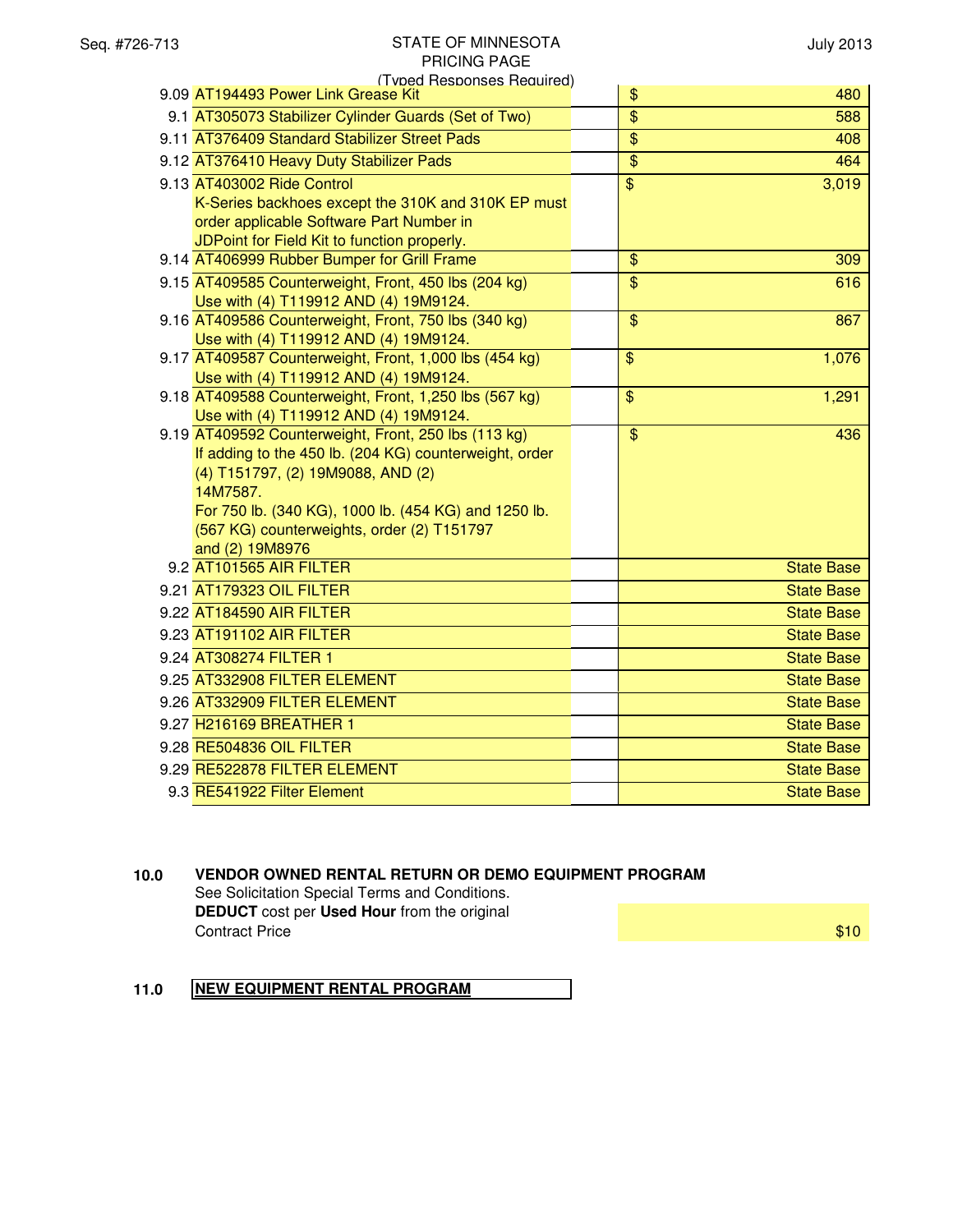July 2013

|      | If rental programs are available on the new equipment<br>offered, with the option to purchase, list the<br>hourly/weekly/monthly rental rate. Indicate the percent<br>l of<br>rental fee paid by the purchaser that will be applied to<br>the purchase price. See Solicitation Special Terms &<br>Conditions. |     |
|------|---------------------------------------------------------------------------------------------------------------------------------------------------------------------------------------------------------------------------------------------------------------------------------------------------------------|-----|
| 11.1 | Hourly Rental Rate:                                                                                                                                                                                                                                                                                           | N/A |
|      |                                                                                                                                                                                                                                                                                                               |     |

| 11.2 | Weekly Rental Rate: | \$850 |
|------|---------------------|-------|
|      |                     |       |

11.3 Monthly Rental Rate:<br>11.4 Percent (%) of Rental Fee applied to purchase price:

Percent (%) of Rental Fee applied to purchase price: 100% 100%

| N/A |         |
|-----|---------|
|     | \$850   |
|     | \$2,250 |
|     |         |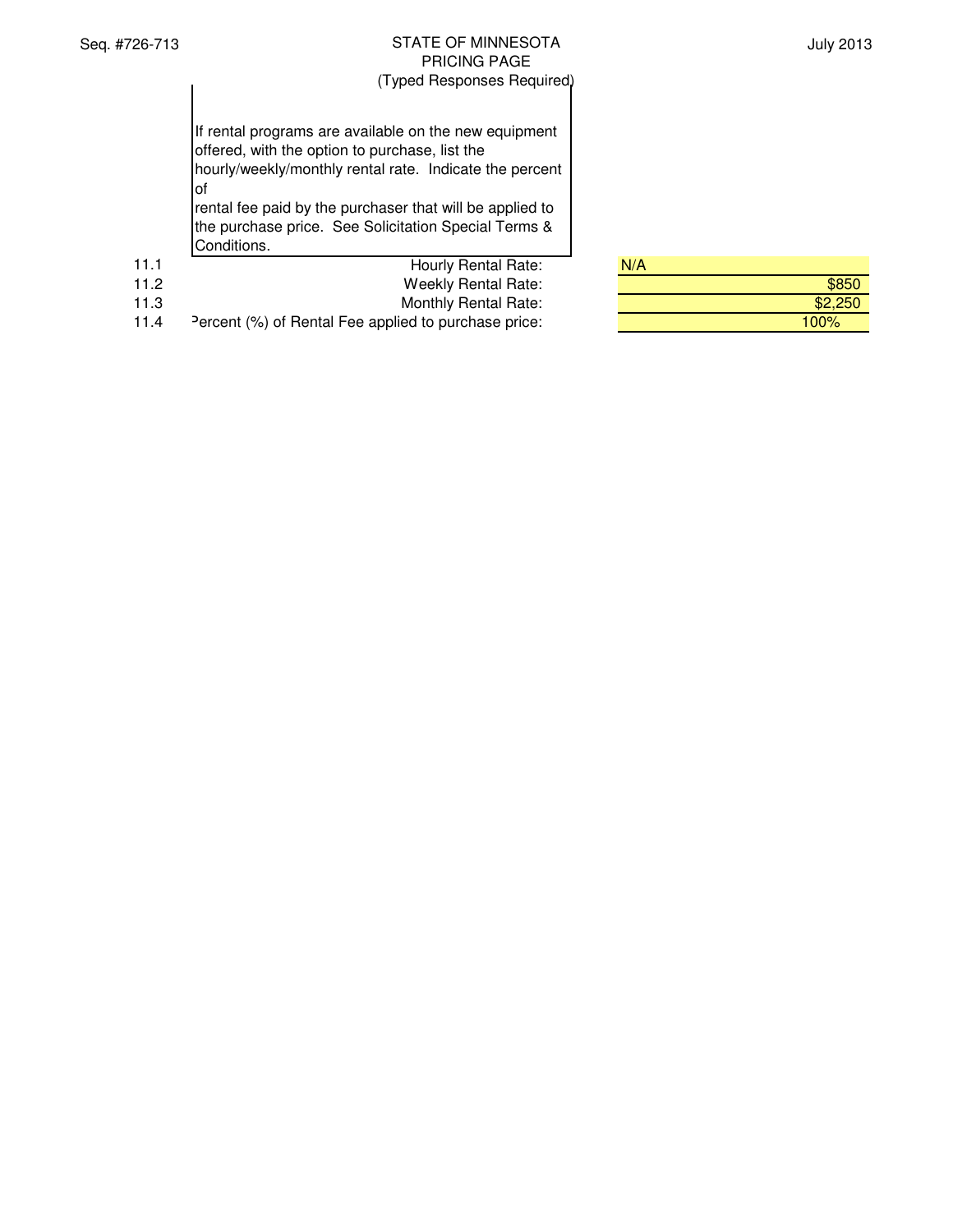(Typed Responses Required) **If the new rental equipment is purchased and finance charges are applicable for the actual rental term only,** 11.5 **state the actual interest rate here:**  $\frac{1}{2}$  Prime + 3%

## **12.0 DELIVERY CHARGES - SEE SPECIAL TERMS AND CONDITIONS**

|       | Delivery Starting Point - City, State, Zip code | RDO Equipment Co - BURNSVILLE  |
|-------|-------------------------------------------------|--------------------------------|
| 12.01 |                                                 | 55337                          |
|       | Delivery Starting Point - City, State, Zip code | RDO Equipment Co - NORTH       |
| 12.02 |                                                 | MANKATO 56003                  |
|       | Delivery Starting Point - City, State, Zip code | <b>RDO Equipment Co -</b>      |
| 12.03 |                                                 | ROCHESTER 55901                |
|       | Delivery Starting Point - City, State, Zip code | RDO Equipment Co - MARSHALL    |
| 12.04 |                                                 | 56258                          |
|       | Delivery Starting Point - City, State, Zip code | RDO Equipment Co - Sauk Rapids |
| 12.05 |                                                 | 56379                          |
|       | Delivery Starting Point - City, State, Zip code | RDO Equipment Co - Moorhead    |
| 12.06 |                                                 | 56560                          |
|       | Delivery Starting Point - City, State, Zip code | RDO Equipment Co - Grand Forks |
| 12.07 |                                                 | 58203                          |
| 12.08 | Delivery Starting Point - City, State, Zip code | Nortrax - Bemidji 56601        |
| 12.09 | Delivery Starting Point - City, State, Zip code | Nortrax - Duluth 55811         |
| 12.10 | Delivery Starting Point - City, State, Zip code | Nortrax - Grand Rapids 55744   |
| 12.11 | Price per loaded mile                           | \$6                            |

| RDO Equipment Co - BURNSVILLE      |
|------------------------------------|
| 55337                              |
| RDO Equipment Co - NORTH           |
| MANKATO 56003                      |
| <b>RDO Equipment Co -</b>          |
| ROCHESTER 55901                    |
| <b>RDO Equipment Co - MARSHALL</b> |
| 56258                              |
| RDO Equipment Co - Sauk Rapids     |
| 56379                              |
| RDO Equipment Co - Moorhead        |
| 56560                              |
| RDO Equipment Co - Grand Forks     |
| 58203                              |
| Nortrax - Bemidji 56601            |
| Nortrax - Duluth 55811             |
| Nortrax - Grand Rapids 55744       |
| \$6                                |

**13.0** Warranty Details: Months, Years, Hours, etc.:\_\_\_\_ 1 Year - Full Machine

# 13.1 **EXTENDED WARRANTY OPTIONS**

| 13.001 Comprehensive - 1000 Hour 24 Month | \$1,085 |
|-------------------------------------------|---------|
| 13.002 Comprehensive - 1500 Hour 24 Month | \$1,141 |
| 13.003 Comprehensive - 2000 Hour 24 Month | \$1,202 |
| 13.004 Comprehensive - 2500 Hour 24 Month | \$1,265 |
| 13.005 Comprehensive - 3000 Hour 24 Month | \$1,332 |
| 13.006 Comprehensive - 4000 Hour 24 Month | \$1,478 |
| 13.007 Comprehensive - 5000 Hour 24 Month | \$1,642 |
| 13.008 Comprehensive - 6000 Hour 24 Month | \$2,088 |
| 13.009 Comprehensive - 7000 Hour 24 Month | \$2,474 |
| 13.010 Comprehensive - 7500 Hour 24 Month | \$3,437 |
| 13.011 Comprehensive - 1000 Hour 36 Month | \$1,360 |
| 13.012 Comprehensive - 1500 Hour 36 Month | \$1,432 |
| 13.013 Comprehensive - 2000 Hour 36 Month | \$1,505 |
| 13.014 Comprehensive - 2500 Hour 36 Month | \$1,586 |
| 13.015 Comprehensive - 3000 Hour 36 Month | \$1,669 |
| 13.016 Comprehensive - 4000 Hour 36 Month | \$1,854 |
| 13.017 Comprehensive - 5000 Hour 36 Month | \$2,060 |
| 13.018 Comprehensive - 6000 Hour 36 Month | \$2,739 |
| 13.019 Comprehensive - 7000 Hour 36 Month | \$3,388 |
| 13.020 Comprehensive - 7500 Hour 36 Month | \$4,684 |
| 13.021 Comprehensive - 1000 Hour 48 Month | \$2,052 |
| 13.022 Comprehensive - 1500 Hour 48 Month | \$2,159 |
| 13.023 Comprehensive - 2000 Hour 48 Month | \$2,273 |

| \$1,141<br>\$1,202<br>\$1,265<br>\$1,332<br>\$1,478<br>\$1,642<br>\$2,088<br>\$2,474<br>\$3,437<br>\$1,360<br>\$1,432<br>\$1,505<br>\$1,586<br>\$1,669<br>\$1,854<br>\$2,060<br>\$2,739<br>\$3,388<br>\$4,684<br>\$2,052<br>\$2,159<br>\$2,273 | \$1,085 |
|------------------------------------------------------------------------------------------------------------------------------------------------------------------------------------------------------------------------------------------------|---------|
|                                                                                                                                                                                                                                                |         |
|                                                                                                                                                                                                                                                |         |
|                                                                                                                                                                                                                                                |         |
|                                                                                                                                                                                                                                                |         |
|                                                                                                                                                                                                                                                |         |
|                                                                                                                                                                                                                                                |         |
|                                                                                                                                                                                                                                                |         |
|                                                                                                                                                                                                                                                |         |
|                                                                                                                                                                                                                                                |         |
|                                                                                                                                                                                                                                                |         |
|                                                                                                                                                                                                                                                |         |
|                                                                                                                                                                                                                                                |         |
|                                                                                                                                                                                                                                                |         |
|                                                                                                                                                                                                                                                |         |
|                                                                                                                                                                                                                                                |         |
|                                                                                                                                                                                                                                                |         |
|                                                                                                                                                                                                                                                |         |
|                                                                                                                                                                                                                                                |         |
|                                                                                                                                                                                                                                                |         |
|                                                                                                                                                                                                                                                |         |
|                                                                                                                                                                                                                                                |         |
|                                                                                                                                                                                                                                                |         |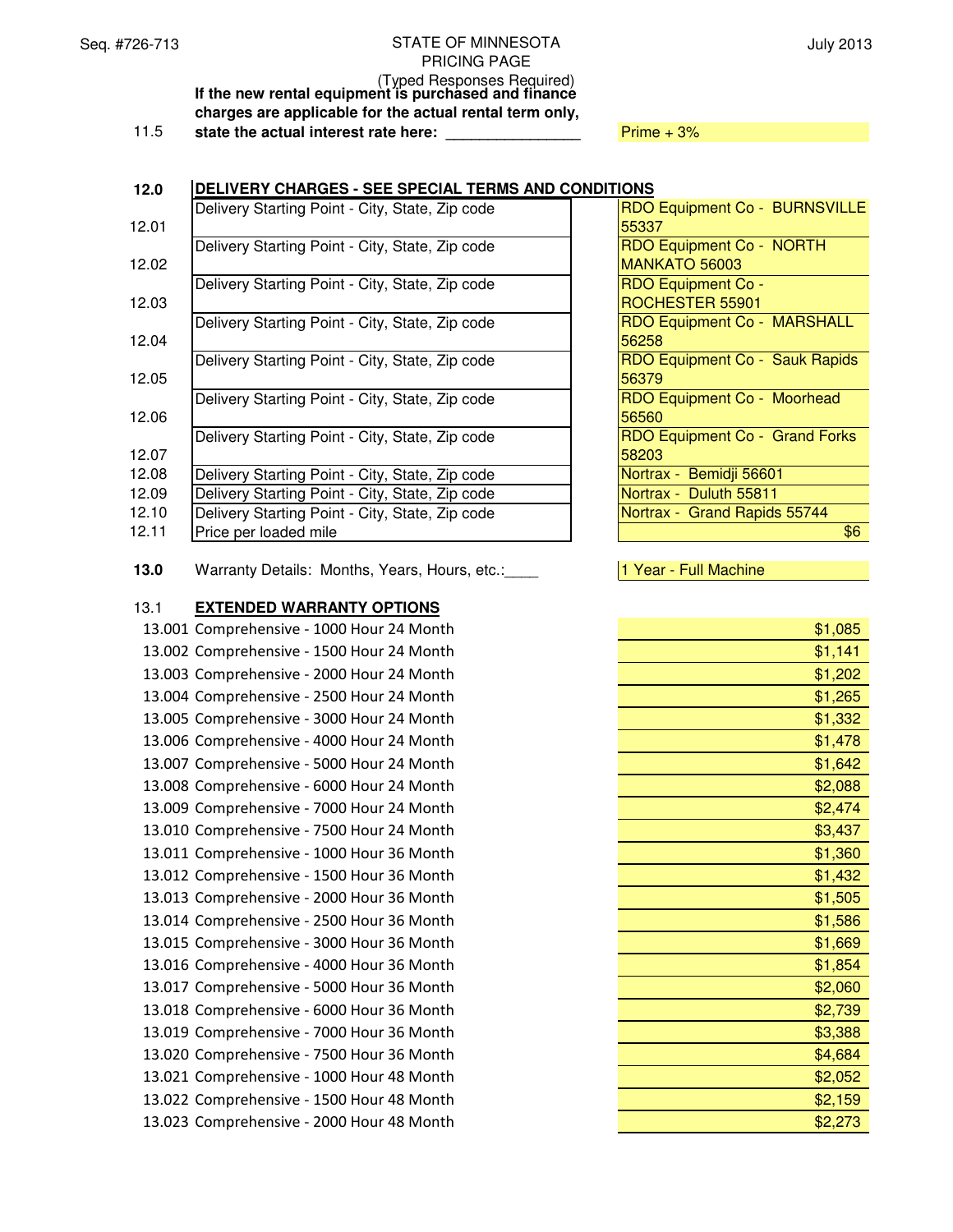(Typed Responses Required)

| 13.025 Comprehensive - 3000 Hour 48 Month              | \$2,518 |
|--------------------------------------------------------|---------|
| 13.026 Comprehensive - 4000 Hour 48 Month              | \$2,798 |
| 13.027 Comprehensive - 5000 Hour 48 Month              | \$3,109 |
| 13.028 Comprehensive - 6000 Hour 48 Month              | \$3,918 |
| 13.029 Comprehensive - 7000 Hour 48 Month              | \$4,640 |
| 13.030 Comprehensive - 7500 Hour 48 Month              | \$5,897 |
| 13.031 Comprehensive - 1000 Hour 60 Month              | \$2,743 |
| 13.032 Comprehensive - 1500 Hour 60 Month              | \$2,887 |
| 13.033 Comprehensive - 2000 Hour 60 Month              | \$3,038 |
| 13.034 Comprehensive - 2500 Hour 60 Month              | \$3,200 |
| 13.035 Comprehensive - 3000 Hour 60 Month              | \$3,366 |
| 13.036 Comprehensive - 4000 Hour 60 Month              | \$3,741 |
| 13.037 Comprehensive - 5000 Hour 60 Month              | \$4,157 |
| 13.038 Comprehensive - 6000 Hour 60 Month              | \$5,265 |
| 13.039 Comprehensive - 7000 Hour 60 Month              | \$6,356 |
| 13.040 Comprehensive - 7500 Hour 60 Month              | \$7,110 |
| 13.041 Power Train And Hydraulics - 1000 Hour 24 Month | \$650   |
| 13.042 Power Train And Hydraulics - 1500 Hour 24 Month | \$685   |
| 13.043 Power Train And Hydraulics - 2000 Hour 24 Month | \$720   |
| 13.044 Power Train And Hydraulics - 2500 Hour 24 Month | \$759   |
| 13.045 Power Train And Hydraulics - 3000 Hour 24 Month | \$800   |
| 13.046 Power Train And Hydraulics - 4000 Hour 24 Month | \$889   |
| 13.047 Power Train And Hydraulics - 5000 Hour 24 Month | \$987   |
| 13.048 Power Train And Hydraulics - 6000 Hour 24 Month | \$1,254 |
| 13.049 Power Train And Hydraulics - 7000 Hour 24 Month | \$1,484 |
| 13.050 Power Train And Hydraulics - 7500 Hour 24 Month | \$2,063 |
| 13.051 Power Train And Hydraulics - 1000 Hour 36 Month | \$751   |
| 13.052 Power Train And Hydraulics - 1500 Hour 36 Month | \$790   |
| 13.053 Power Train And Hydraulics - 2000 Hour 36 Month | \$831   |
| 13.054 Power Train And Hydraulics - 2500 Hour 36 Month | \$875   |
| 13.055 Power Train And Hydraulics - 3000 Hour 36 Month | \$921   |
| 13.056 Power Train And Hydraulics - 4000 Hour 36 Month | \$1,023 |
| 13.057 Power Train And Hydraulics - 5000 Hour 36 Month | \$1,138 |
| 13.058 Power Train And Hydraulics - 6000 Hour 36 Month | \$1,512 |
| 13.059 Power Train And Hydraulics - 7000 Hour 36 Month | \$1,951 |
| 13.060 Power Train And Hydraulics - 7500 Hour 36 Month | \$2,698 |
| 13.061 Power Train And Hydraulics - 1000 Hour 48 Month | \$1,198 |
| 13.062 Power Train And Hydraulics - 1500 Hour 48 Month | \$1,262 |
| 13.063 Power Train And Hydraulics - 2000 Hour 48 Month | \$1,328 |
| 13.064 Power Train And Hydraulics - 2500 Hour 48 Month | \$1,398 |
| 13.065 Power Train And Hydraulics - 3000 Hour 48 Month | \$1,471 |
| 13.066 Power Train And Hydraulics - 4000 Hour 48 Month | \$1,635 |
| 13.067 Power Train And Hydraulics - 5000 Hour 48 Month | \$1,817 |
| 13.068 Power Train And Hydraulics - 6000 Hour 48 Month | \$2,335 |
| 13.069 Power Train And Hydraulics - 7000 Hour 48 Month | \$2,784 |
| 13.070 Power Train And Hydraulics - 7500 Hour 48 Month | \$3,482 |

| (Typed Responses Required)                             |         |
|--------------------------------------------------------|---------|
| 13.024 Comprehensive - 2500 Hour 48 Month              | \$2,393 |
| 13.025 Comprehensive - 3000 Hour 48 Month              | \$2,518 |
| 13.026 Comprehensive - 4000 Hour 48 Month              | \$2,798 |
| 13.027 Comprehensive - 5000 Hour 48 Month              | \$3,109 |
| 13.028 Comprehensive - 6000 Hour 48 Month              | \$3,918 |
| 13.029 Comprehensive - 7000 Hour 48 Month              | \$4,640 |
| 13.030 Comprehensive - 7500 Hour 48 Month              | \$5,897 |
| 13.031 Comprehensive - 1000 Hour 60 Month              | \$2,743 |
| 13.032 Comprehensive - 1500 Hour 60 Month              | \$2,887 |
| 13.033 Comprehensive - 2000 Hour 60 Month              | \$3,038 |
| 13.034 Comprehensive - 2500 Hour 60 Month              | \$3,200 |
| 13.035 Comprehensive - 3000 Hour 60 Month              | \$3,366 |
| 13.036 Comprehensive - 4000 Hour 60 Month              | \$3,741 |
| 13.037 Comprehensive - 5000 Hour 60 Month              | \$4,157 |
| 13.038 Comprehensive - 6000 Hour 60 Month              | \$5,265 |
| 13.039 Comprehensive - 7000 Hour 60 Month              | \$6,356 |
| 13.040 Comprehensive - 7500 Hour 60 Month              | \$7,110 |
| 13.041 Power Train And Hydraulics - 1000 Hour 24 Month | \$650   |
| 13.042 Power Train And Hydraulics - 1500 Hour 24 Month | \$685   |
| 13.043 Power Train And Hydraulics - 2000 Hour 24 Month | \$720   |
| 13.044 Power Train And Hydraulics - 2500 Hour 24 Month | \$759   |
| 13.045 Power Train And Hydraulics - 3000 Hour 24 Month | \$800   |
| 13.046 Power Train And Hydraulics - 4000 Hour 24 Month | \$889   |
| 13.047 Power Train And Hydraulics - 5000 Hour 24 Month | \$987   |
| 13.048 Power Train And Hydraulics - 6000 Hour 24 Month | \$1,254 |
| 13.049 Power Train And Hydraulics - 7000 Hour 24 Month | \$1,484 |
| 13.050 Power Train And Hydraulics - 7500 Hour 24 Month | \$2,063 |
| 13.051 Power Train And Hydraulics - 1000 Hour 36 Month | \$751   |
| 13.052 Power Train And Hydraulics - 1500 Hour 36 Month | \$790   |
| 13.053 Power Train And Hydraulics - 2000 Hour 36 Month | \$831   |
| 13.054 Power Train And Hydraulics - 2500 Hour 36 Month | \$875   |
| 13.055 Power Train And Hydraulics - 3000 Hour 36 Month | \$921   |
| 13.056 Power Train And Hydraulics - 4000 Hour 36 Month | \$1,023 |
| 13.057 Power Train And Hydraulics - 5000 Hour 36 Month | \$1,138 |
| 13.058 Power Train And Hydraulics - 6000 Hour 36 Month | \$1,512 |
| 13.059 Power Train And Hydraulics - 7000 Hour 36 Month | \$1,951 |
| 13.060 Power Train And Hydraulics - 7500 Hour 36 Month | \$2,698 |
| 13.061 Power Train And Hydraulics - 1000 Hour 48 Month | \$1,198 |
| 13.062 Power Train And Hydraulics - 1500 Hour 48 Month | \$1,262 |
| 13.063 Power Train And Hydraulics - 2000 Hour 48 Month | \$1,328 |
| 13.064 Power Train And Hydraulics - 2500 Hour 48 Month | \$1,398 |
| 13.065 Power Train And Hydraulics - 3000 Hour 48 Month | \$1,471 |
| 13.066 Power Train And Hydraulics - 4000 Hour 48 Month | \$1,635 |
| 13.067 Power Train And Hydraulics - 5000 Hour 48 Month | \$1,817 |
| 13.068 Power Train And Hydraulics - 6000 Hour 48 Month | \$2,335 |
| 13.069 Power Train And Hydraulics - 7000 Hour 48 Month | \$2,784 |
| 13.070 Power Train And Hydraulics - 7500 Hour 48 Month | \$3,482 |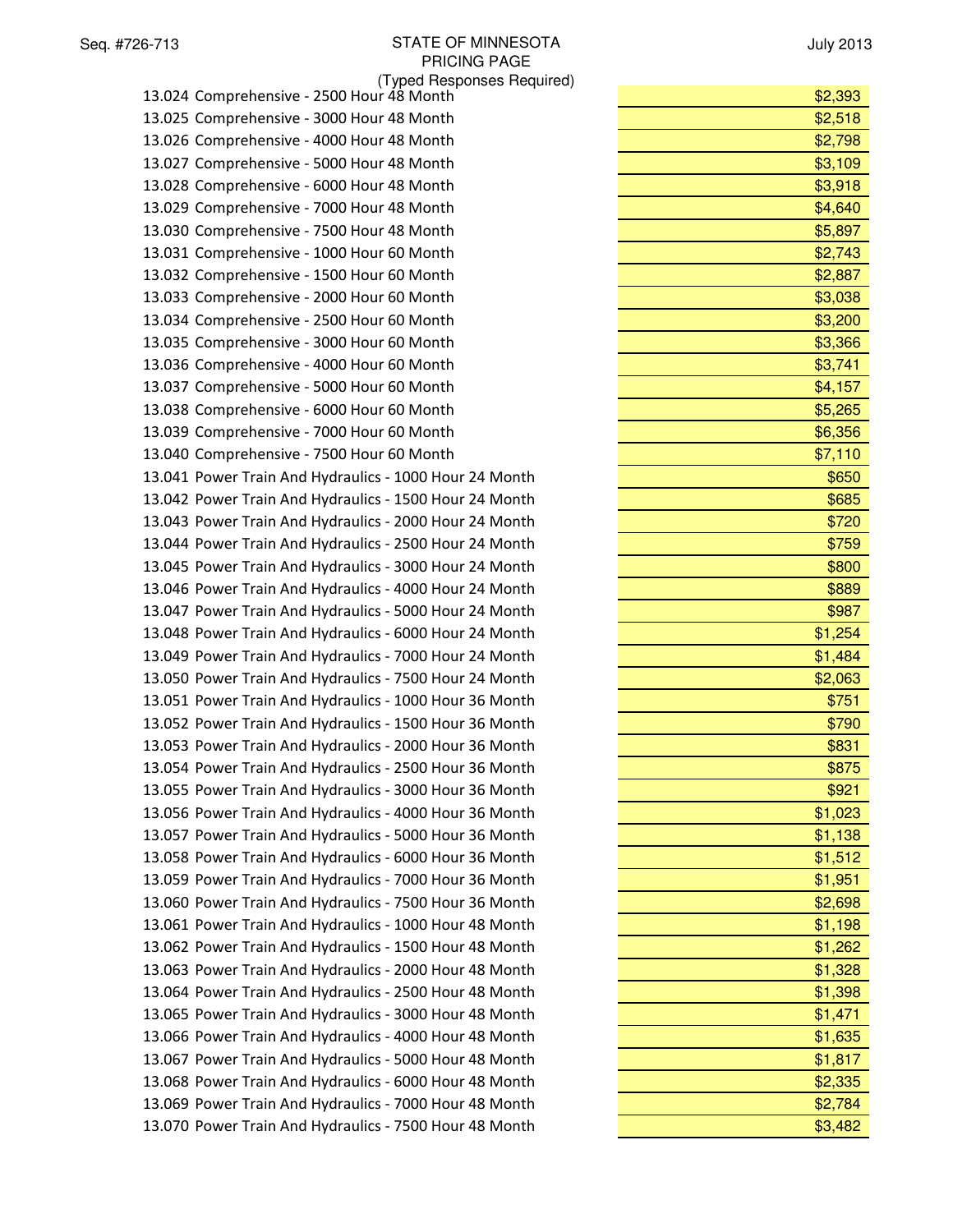July 2013

(Typed Responses Required) 13.071 Power Train And Hydraulics - 1000 Hour 60 Month 13.072 Power Train And Hydraulics - 1500 Hour 60 Month 13.073 Power Train And Hydraulics - 2000 Hour 60 Month 13.074 Power Train And Hydraulics - 2500 Hour 60 Month 13.075 Power Train And Hydraulics - 3000 Hour 60 Month 13.076 Power Train And Hydraulics - 4000 Hour 60 Month 13.077 Power Train And Hydraulics - 5000 Hour 60 Month 13.078 Power Train And Hydraulics - 6000 Hour 60 Month 13.079 Power Train And Hydraulics - 7000 Hour 60 Month 13.080 Power Train And Hydraulics - 7500 Hour 60 Month 13.081 Power Train - 1000 Hour 24 Month 13.082 Power Train - 1500 Hour 24 Month 13.083 Power Train - 2000 Hour 24 Month 13.084 Power Train - 2500 Hour 24 Month 13.085 Power Train - 3000 Hour 24 Month 13.086 Power Train - 4000 Hour 24 Month \$292 13.087 Power Train - 5000 Hour 24 Month 13.088 Power Train - 6000 Hour 24 Month \$413 13.089 Power Train - 7000 Hour 24 Month 13.090 Power Train - 7500 Hour 24 Month 13.091 Power Train - 1000 Hour 36 Month 13.092 Power Train - 1500 Hour 36 Month 13.093 Power Train - 2000 Hour 36 Month 13.094 Power Train - 2500 Hour 36 Month 13.095 Power Train - 3000 Hour 36 Month 13.096 Power Train - 4000 Hour 36 Month 13.097 Power Train - 5000 Hour 36 Month 13.098 Power Train - 6000 Hour 36 Month 13.099 Power Train - 7000 Hour 36 Month 13.100 Power Train - 7500 Hour 36 Month 13.101 Power Train - 1000 Hour 48 Month 13.102 Power Train - 1500 Hour 48 Month \$416 13.103 Power Train - 2000 Hour 48 Month 13.104 Power Train - 2500 Hour 48 Month \$460 13.105 Power Train - 3000 Hour 48 Month \$484 13.106 Power Train - 4000 Hour 48 Month 13.107 Power Train - 5000 Hour 48 Month 13.108 Power Train - 6000 Hour 48 Month 13.109 Power Train - 7000 Hour 48 Month 13.110 Power Train - 7500 Hour 48 Month 13.111 Power Train - 1000 Hour 60 Month 13.112 Power Train - 1500 Hour 60 Month 13.113 Power Train - 2000 Hour 60 Month 13.114 Power Train - 2500 Hour 60 Month 13.115 Power Train - 3000 Hour 60 Month 13.116 Power Train - 4000 Hour 60 Month 13.117 Power Train - 5000 Hour 60 Month

| \$1,646 |
|---------|
| \$1,733 |
| \$1,824 |
| \$1,920 |
| \$2,020 |
| \$2,245 |
| \$2,494 |
| \$3,158 |
| \$3,814 |
| \$4,267 |
| \$214   |
| \$226   |
| \$237   |
| \$251   |
| \$264   |
| \$292   |
| \$325   |
| \$413   |
| \$492   |
| \$682   |
| \$247   |
| \$260   |
| \$274   |
| \$289   |
| \$303   |
| \$337   |
| \$375   |
| \$499   |
| \$643   |
| \$889   |
| \$395   |
| \$416   |
| \$438   |
| \$460   |
| \$484   |
| \$539   |
| \$598   |
| \$769   |
| \$921   |
| \$1,149 |
| \$542   |
| \$570   |
| \$600   |
| \$632   |
| \$665   |
| \$740   |
| \$822   |